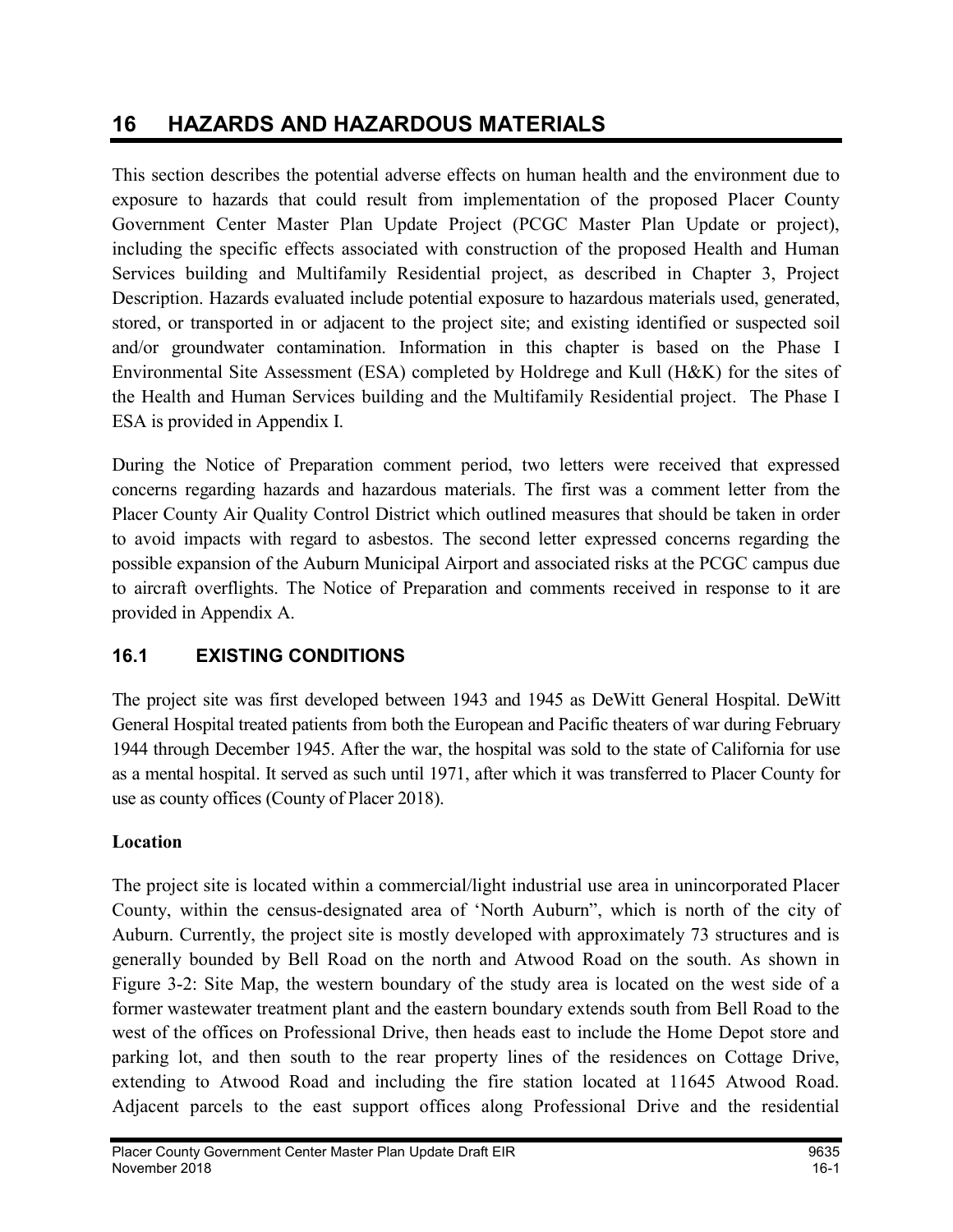neighborhood on Cottage Drive. Rural residential land uses exist to the west, northwest, and south. Commercial, office/professional, and light industrial development lies to the north and east.

The project site is not located within two miles of a private airport, but is within the planning area of the Airport Land Use Compatibility Plan for the Auburn Municipal Airport. That airport is located approximately 6,125 feet northeast of the eastern boundary of the project site. The majority of PCGC campus is located in Compatibility Zone D, characterized by occasional aircraft overflights, with a smaller area within Compatibility Zone C2, areas routinely overflown by aircraft approaching and departing the airport. The land use restrictions in Zone D are related to hazards to flight, specifically structure height. There is potential for annoyance from aircraft overflights (noise) affecting certain land uses. Safety is a concern with regard to uses involving high concentrations of people and risk-sensitive uses such as schools and hospitals (Placer County Airport Land Use Commission 2014).

Rock Creek Elementary school located near the intersection of Bell Road and State Route 49 is approximately 350 feet from the northeast corner of the project boundary. Auburn Elementary school, located south of Atwood Road, is approximately 1,100 feet from the project site.

#### Site Geology and Naturally Occurring Asbestos

The project site is located in the eastern portion of the Western Metamorphic Terrane, which consists predominantly of Jurassic igneous and sedimentary rocks of island-arc origin. The property is underlain by rocks known as the Smartville Complex, composed of mafic/intermediate volcanic and plutonic rocks (NFA/URS 2002). Naturally occurring asbestos can be associated with serpentine material known to be present in this portion of the foothills. Naturally occurring asbestos has been identified at nearby sites, including at a location on nearby Bell Road (County of Placer 2003).

Naturally occurring asbestos can be found in serpentine or its parent material, ultramafic rock. Serpentine is a mineral generally comprised of ferro-magnesian silicates characterized by long fibrous crystals, including asbestos. Rocks consisting of almost all serpentine minerals derived from the alteration of previously existing olivine and pyroxene are known as serpentinite. Ultramafic rocks include igneous rocks containing less than 45 percent silica, with virtually no quartz or feldspar, and are composed essentially of ferromagnesian silicates, metallic sulfides and oxides, and native metals. Due to the presence of the ferromagnesian silicates in ultramafic rock, there is the potential, depending on the degree of alteration of the ultramafic rocks to have asbestos occurring naturally in the rock underlying portions of the project site (County of Placer 2003).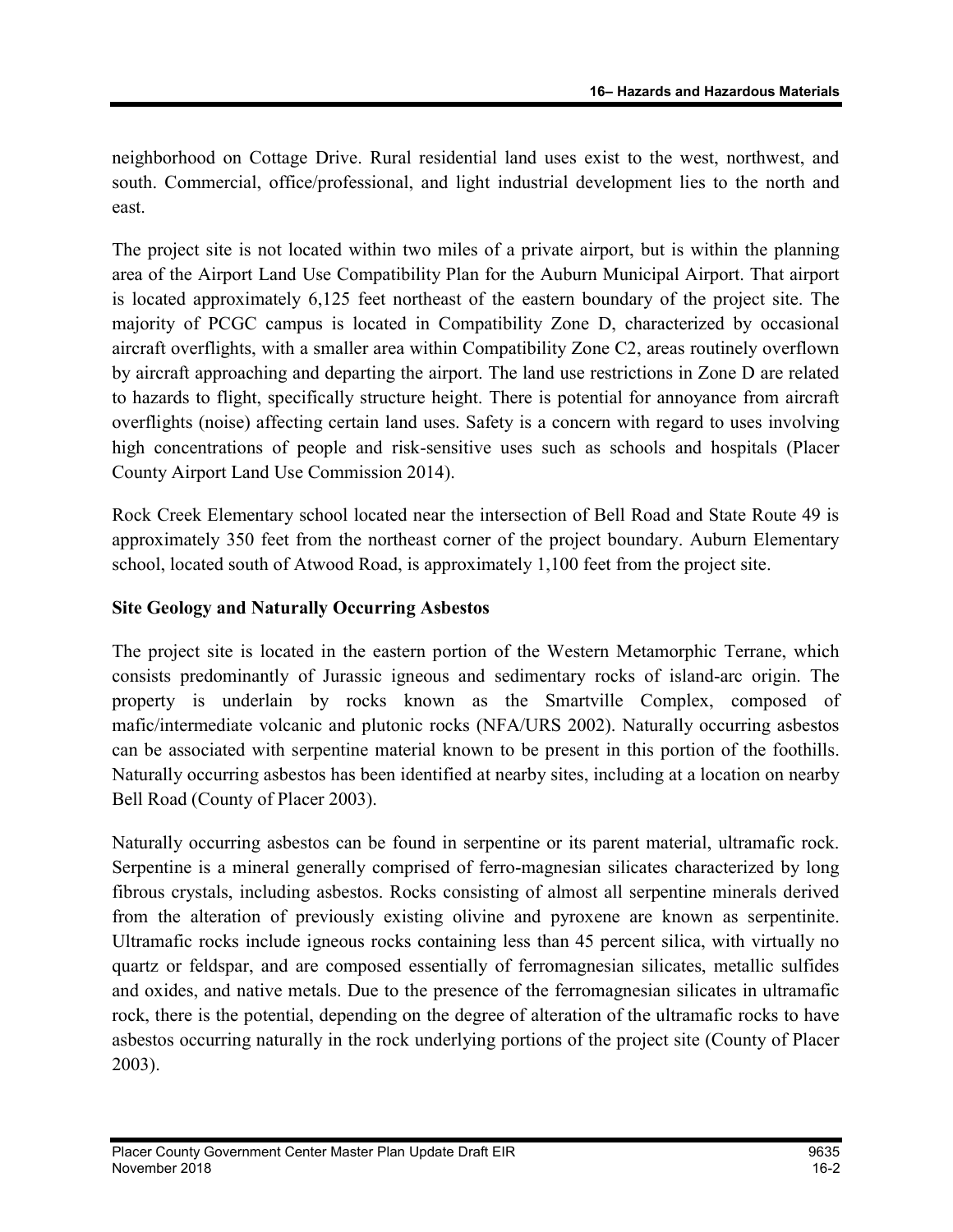#### Phase I Environmental Site Assessment

A Phase I Environmental Site Assessment (ESA) was completed for the prior EIR prepared for the DeWitt Government Center Facility Plan (2003 - 2010) by URS in January 25, 2002. The 2002 Phase I ESA identified several Recognized Environmental Conditions (RECs) at the property associated with past site usage and underground storage tanks (USTs). The identified RECs that occur within or adjacent to the proposed project site are discussed further below.

The Phase I ESA evaluating the sites of the Health and Human Services building and the Multifamily Residential project (Appendix I) was performed to the standards set in the ASTM Standard Practice for Environmental Site Assessment: Phase 1 Environmental Site Assessment Process. It identified all RECs, including the presence (or likely presence) of hazardous substances or petroleum products in, on, or at the property site. The Phase I ESA did not include determining the presence of asbestos-containing materials, radon, lead-based paint, drinking water quality, wetlands, regulatory compliance, cultural and historical resources, industrial hygiene, health and safety, ecological resources, endangered species, indoor air quality, geologic hazards, biological agents and mold.

## Federal and State Regulatory Agency Database Review

H&K reviewed information received from Environmental Data Resources, Inc. (EDR), an environmental database research firm to identify potential environmental concerns such as environmental permits, incidents, complaints, violations, response actions, and remedial activities relating to owners and operators on the subject property, and on abutting and adjacent properties that may have occurred since the DeWitt Center Existing Conditions Report was prepared. The EDR report (presented as Appendix A to the Phase I ESA) provides federal and state information intended to meet ASTM standards for environmental site assessment. Although the EDR information cannot be verified, the use of and reliance on this information is a generally accepted practice in the conduct of environmental due diligence studies. The databases included in the EDR research are described starting on page GR-1 of the EDR report, and the report lists 199 sites where one or more of the databases identify a release of hazardous materials that occurred within the PCGC campus or within one-half mile.

#### Site Reconnaissance and Interviews

H&K reviewed federal and state agency records and databases and conducted a follow-up interview on February 14, 2018. As part of the interview, representatives from Facility Services (Mr. Paul Breckenridge and Ms. Hope Bostic) provided information about the project site, Mr. Breckenridge completed a questionnaire, and Ms. Bostic provided a fill assessment report (Report of Additional Fill Assessment, DeWitt Center, Kleinfelder, January 2008 as cited in Appendix I). The representatives described the historic use of the PCGS property (ranch,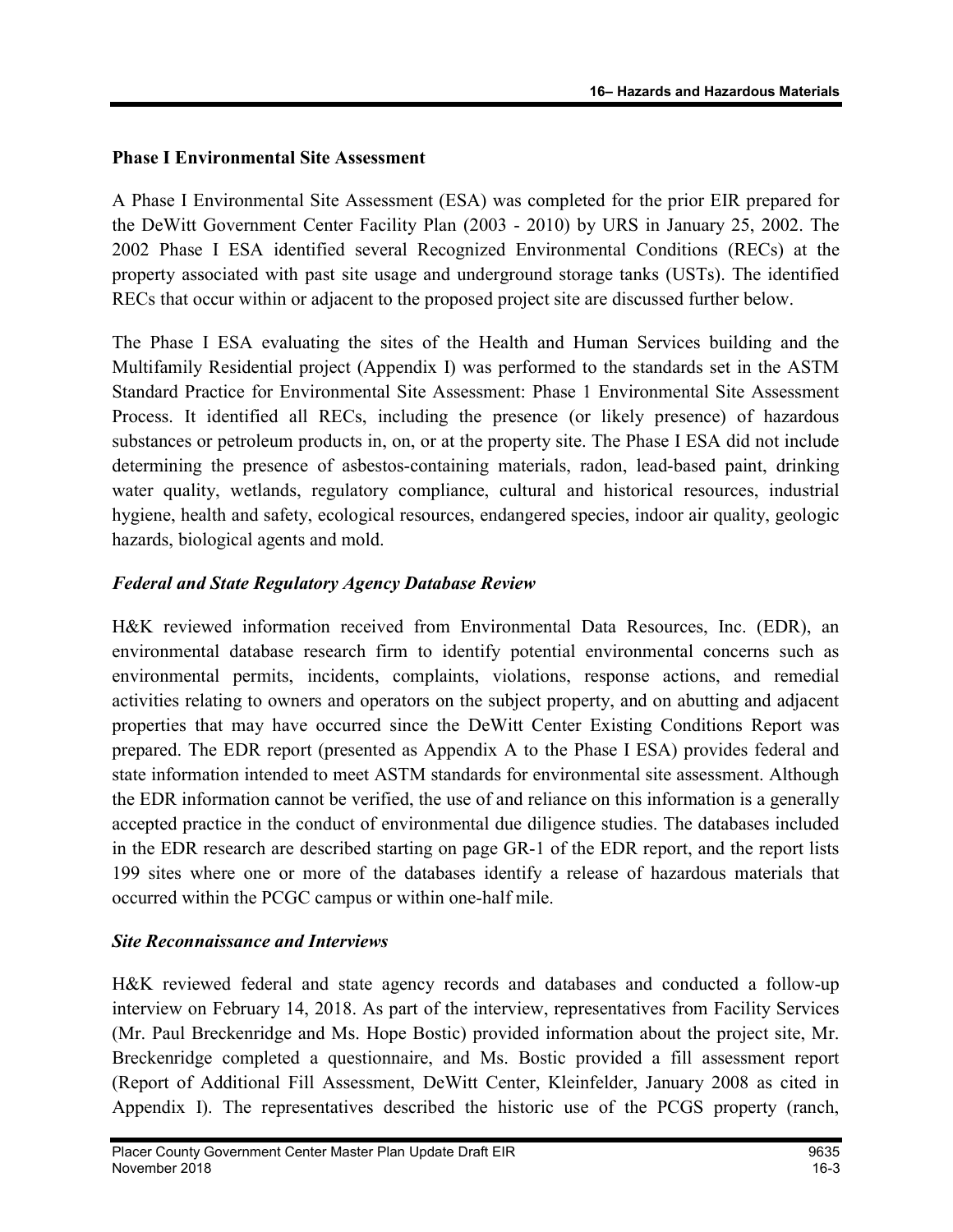hospital, and for county public services) and indicated that elemental mercury had been observed within the canal adjacent to the proposed residential building site. They also indicated that a waste dump associated with formal hospital operations is located within the western portion of the PCGC, down gradient and west of the proposed project sites. Constituents of concern within the fill included petroleum hydrocarbons (motor oil range), lead, as well as low-levels of polychlorinated biphenyls (PCBs), dioxins, and furans were detected. At the time of the interview, the status of remediation and sampling was only partially complete.

#### Existing Hazardous Materials and Wastes

The following section summarizes the existing hazardous materials and wastes that were documented as occurring within the PCGC campus.

Most buildings at the PCGC campus have janitorial closets or storage rooms that contain small quantities of cleaning supplies, including detergents, bleaches, and soaps, and occasionally pesticides. These materials and their quantities are not considered to present a material risk of harm to public health or the environment and would not be the subject of an enforcement action if brought to the attention of governmental agencies. Buildings and areas that contain hazardous substances and are specifically located within or directly adjacent to the proposed project sites are identified below.

The hazardous materials sites within the PCGC campus are summarized in Table 16-1.

| <b>Location</b>                                | <b>Site Name</b>                                   | <b>Type of Site</b>                | <b>Status</b>                                                                                                                       |
|------------------------------------------------|----------------------------------------------------|------------------------------------|-------------------------------------------------------------------------------------------------------------------------------------|
|                                                | <b>Standard Environmental Record Sources</b>       |                                    |                                                                                                                                     |
| 11475 C Avenue,<br>Auburn, CA (Subject         | <b>Placer County Public</b><br>Health              | EMI, FINDS,<br>ECHO, HAZNET,       | Small quantity generator<br>(SQG) of hazardous waste;                                                                               |
| Property)<br>2815 Second Street,<br>Auburn, CA | County of Placer Parks &<br><b>Ground Shop</b>     | RCRA-SQG<br><b>HAZNET</b>          | no regulatory violations.<br>Stores and disposes<br>unspecified oil-containing<br>waste.                                            |
| 11476 C Avenue,<br>Auburn, CA                  | County of Placer,<br><b>Facilities Management</b>  | <b>US AIRS, PEST</b><br><b>LIC</b> | Under compliance for<br>emission standards, current<br>pesticide regulation license<br>(PEST) is due to expire in<br>December 2018. |
| Atwood Road, Auburn,<br>СA                     | <b>DeWitt Placer County</b><br>Jail, Kitchen Annex | <b>SLIC</b>                        | Petroleum impacted soil<br>discovered in September<br>1994, 500 cubic yards                                                         |

## Table 16-1 Hazardous Materials Sites within the PCGC Campus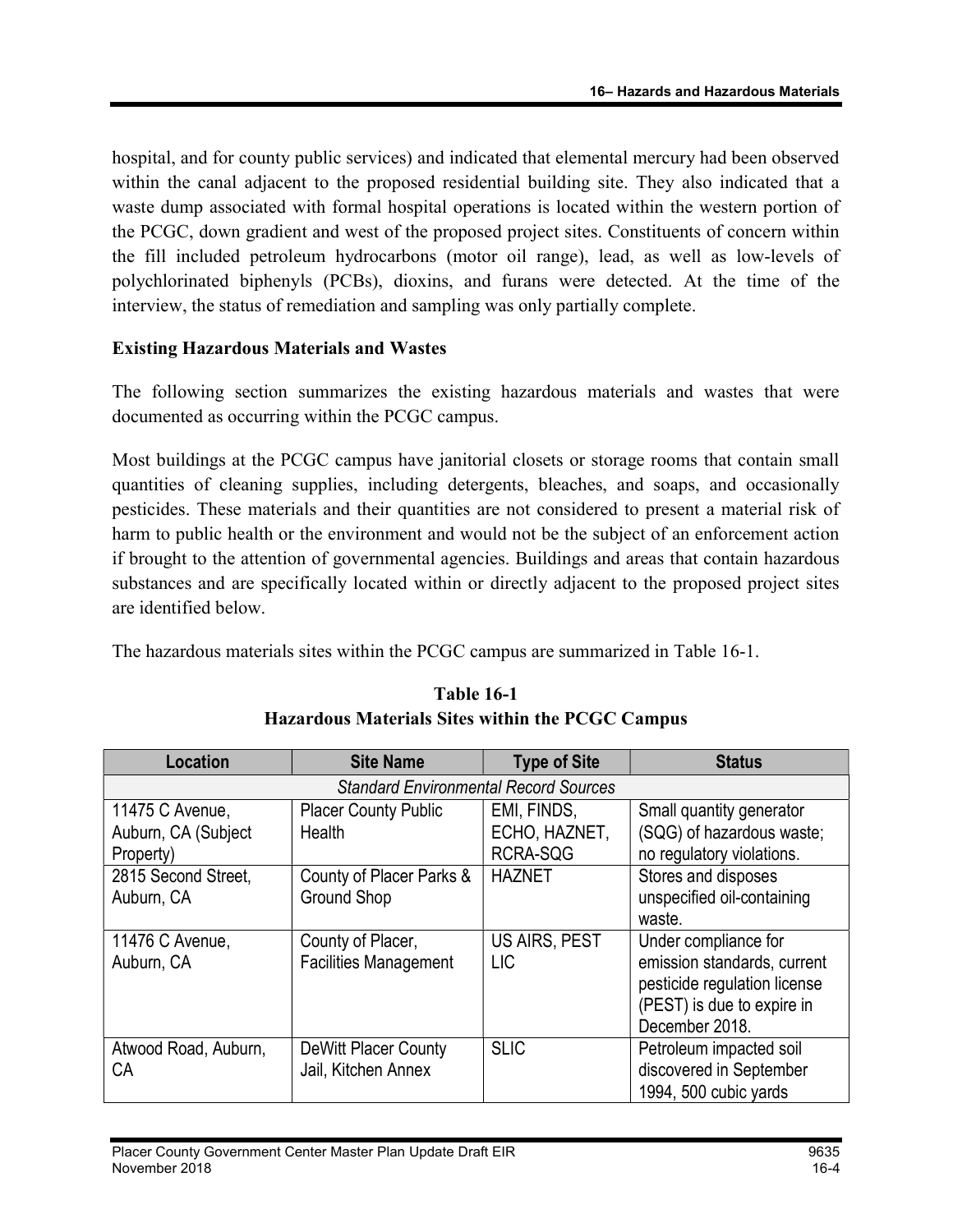| <b>Location</b>               | <b>Site Name</b>                                | <b>Type of Site</b>          | <b>Status</b>                                               |
|-------------------------------|-------------------------------------------------|------------------------------|-------------------------------------------------------------|
|                               |                                                 |                              | removed but excavation was                                  |
|                               |                                                 |                              | incomplete. Inactive site. <sup>a</sup>                     |
| Auburn, CA                    | <b>DeWitt Treatment Plant</b>                   | SWEEPS UST, CA               | One UST-containing fuel,                                    |
|                               |                                                 | FID UST, HIST                | status of leaking tank being                                |
|                               |                                                 | UST, LUST                    | confirmed.                                                  |
| 11499 B Avenue,<br>Auburn, CA | <b>Facility Services</b>                        | <b>RGA LUST</b>              | No regulatory records                                       |
|                               |                                                 |                              | available, potentially active<br>remediation cases.         |
| 11519 B Avenue,               | <b>Placer County Sheriff's</b>                  | <b>HAZNET</b>                | Unspecified inorganic solid                                 |
| Auburn, CA                    | Office                                          |                              | waste.                                                      |
| 11519 B Avenue,               | <b>Placer County Facilities</b>                 | <b>HAZNET</b>                | Facility contains PCBs and                                  |
| Auburn, CA                    | <b>Services</b>                                 |                              | PCB containing materials.                                   |
| 1510 A Avenue, Auburn,        | DeWitt Building #18                             | LUST, HIST                   | Heating oil tank being                                      |
| CA                            |                                                 | <b>CORTESE</b>               | confirmed, potentially active                               |
|                               |                                                 |                              | remediation cases.                                          |
| 11755 Willow Creek            | The Home Depot -                                | <b>EMI</b>                   | Particulate matter releases.                                |
| Drive, Auburn, CA             | Auburn                                          |                              |                                                             |
| 11414 B Avenue,               | Placer County -                                 | <b>HAZNET</b>                | Asbestos containing waste.                                  |
| Auburn, CA                    | Maintenance Facility                            |                              |                                                             |
| Dewitt and D Avenue           | Bakery - Building #210A                         | LUST, HIST<br><b>CORTESE</b> | Heating fuel tank lease being                               |
|                               |                                                 |                              | confirmed, potentially active<br>remediation cases.         |
| 11428 F Avenue                | DeWitt Auburn Corp Yard                         | <b>LUST</b>                  | Closed case from RWQCB                                      |
|                               |                                                 |                              | for waste oil tank. <sup>b</sup>                            |
| 2775 DeWitt &                 | Placer County Main Jail                         | LUST, HIST                   | Closed case from RWQCB                                      |
| <b>Richardson Avenue</b>      |                                                 | <b>CORTESE</b>               | for diesel tank release. <sup>c</sup>                       |
| 11448 F Avenue                | <b>Placer County Service</b>                    | <b>SWEEPS UST</b>            | Four USTs for fuel.                                         |
|                               | <b>Station</b>                                  |                              |                                                             |
|                               |                                                 |                              | Documentation for two 8,000                                 |
|                               |                                                 |                              | gallon ASTs containing                                      |
|                               |                                                 |                              | regular and diesel fuel.                                    |
|                               |                                                 |                              | Inspected by PCEHD in April                                 |
|                               |                                                 |                              | 2018, determined tanks<br>sufficiently stored. <sup>d</sup> |
| 11510 C Avenue                | Placer County - Building                        | EMI, FINDS                   | Particulate matter releases. <sup>e</sup>                   |
|                               | #208                                            |                              |                                                             |
|                               | <b>Additional Environmental Records Sources</b> |                              |                                                             |
| 1510 A Avenue                 | DeWitt General Hospital,                        | <b>Military LUFT</b>         | Open, includes fume hood                                    |
|                               | Buildings #5 and 8                              |                              | and storage cabinet with                                    |
|                               |                                                 |                              | methanol and acetone. Per                                   |

Table 16-1 Hazardous Materials Sites within the PCGC Campus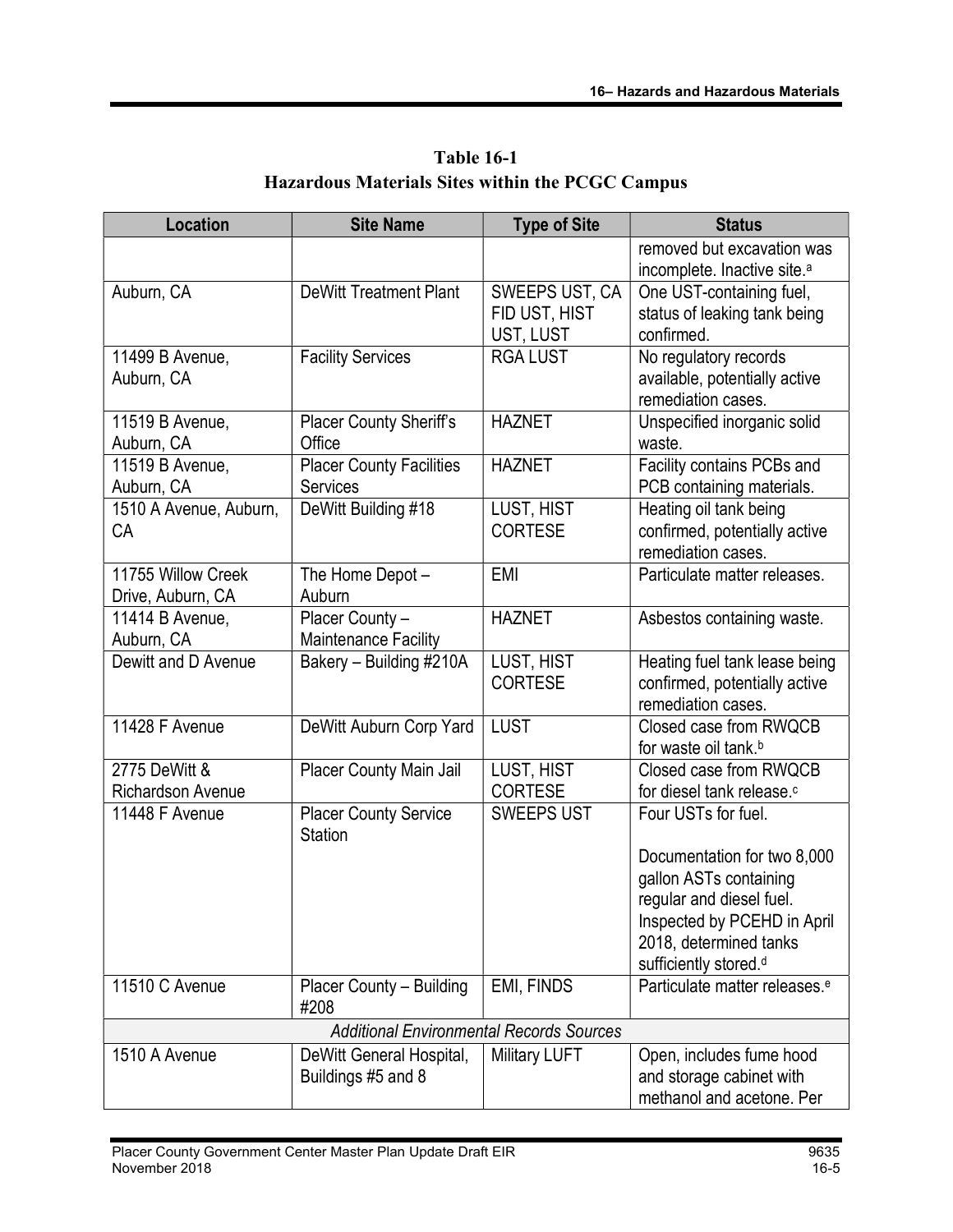| <b>Location</b>           | <b>Site Name</b>                                       | <b>Type of Site</b>  | <b>Status</b>                                                          |
|---------------------------|--------------------------------------------------------|----------------------|------------------------------------------------------------------------|
|                           |                                                        |                      | lab technician, no historical<br>spills at this facility. <sup>f</sup> |
| 11481 B Avenue            | DeWitt General Hospital,<br>Building #18               | <b>Military LUFT</b> | Openf                                                                  |
| 2900 B Avenue             | <b>DeWitt Water Treatment</b><br>Plant, Building # 603 | <b>Military LUFT</b> | Openf                                                                  |
| C Avenue                  | DeWitt Café, Building #<br>208                         | <b>Military LUFT</b> | Openf                                                                  |
| N/A                       | <b>DeWitt General Hospital</b>                         | <b>Military LUFT</b> | Openf                                                                  |
| D Avenue                  | DeWitt Bakery, Building<br>#210A                       | <b>Military LUFT</b> | Openf                                                                  |
| F Avenue                  | DeWitt General Hospital,<br>Building #320B             | <b>Military LUFT</b> | Openf                                                                  |
| 2725 3rd Street           | DeWitt Heating Plant,<br>Building #500                 | <b>Military LUFT</b> | Openf                                                                  |
| 2775 Richardson<br>Avenue | <b>Placer County Main Jail</b>                         | <b>LUST</b>          | Closed <sup>c</sup>                                                    |
| Atwood Road               | Placer County Jail,<br>Kitchen Annex                   | <b>LUST</b>          | Closed <sup>a</sup>                                                    |
| 11510 F Avenue            | DeWitt CTSA Motor Pool<br>Yard                         | <b>LUST</b>          | Closed                                                                 |
| 11428 F Avenue            | DeWitt Auburn Corp Yard                                | <b>LUST</b>          | Closed <sup>b</sup>                                                    |
| 11448 F Avenue            | DeWitt Placer CO SS &<br>Auburn Fleet Yard             | <b>LUST</b>          | Closed <sup>d</sup>                                                    |
| 11448 F Avenue            | Auburn Fleet Garage                                    | <b>LUST</b>          | Closed <sup>d</sup>                                                    |
| <b>B</b> Avenue           | DeWitt Center/B Avenue<br>Waste Dump                   | Waste Dump           | Open                                                                   |

Table 16-1 Hazardous Materials Sites within the PCGC Campus

a Related to a former UST containing diesel fuel. 500 cubic yard of contaminated soil excavated but some left in place due to utilities. Case file under review, RWQCB recommendation that additional soil and groundwater assessment needed.

**bTwo USTs removed in 2001, a No Further Action Required letter issued by RWQCB in 2001.** 

<sup>c</sup>A No Further Action Required letter issued by RWQCB in 2001 for a release form a 550 gallon UST.

<sup>d</sup> A No Further Action Required letter associated with remediation of a release from two 1,000 gallon waste oil UST issued by RWQCB in 2015 and remediation of releases from four USTs by RWQCB in June 2005.

e One 10,000 gallon UST removed in 1992. 650 cubic yards of contaminated soil excavated and removed. A No Further Action Required letter issued by RWQCB in 2001.

<sup>f</sup>Eight LUFT sites removed with the exception of one LUFT located under a concrete pad adjacent to Building 320B. RWQCB indicated that additional information needed to determine if LUFT sites meet standards for closure through the SWRCB Low-Threat Underground Storage Tank Closure Policy.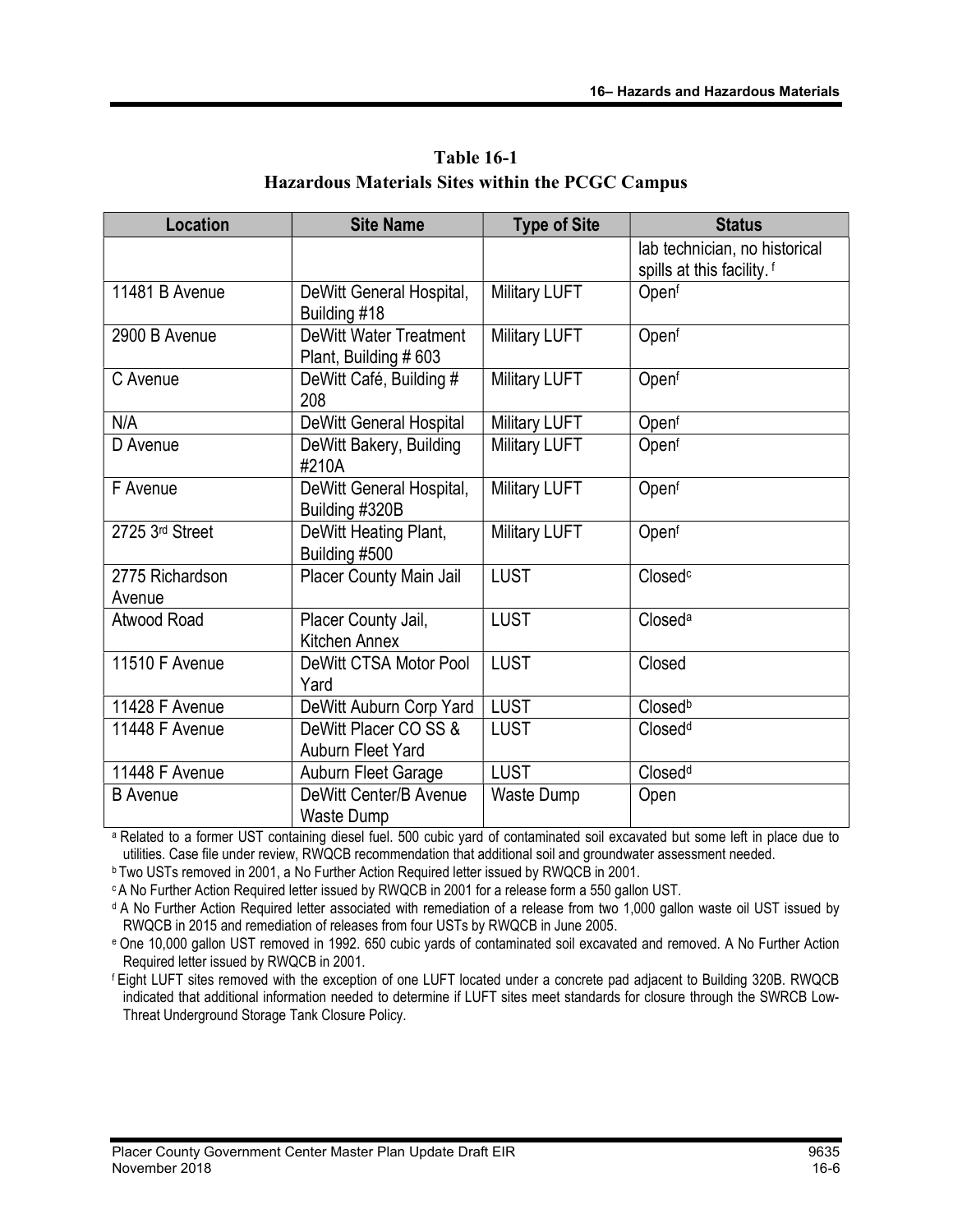#### Other Potentially Hazardous Conditions

#### Solid Waste Disposal

The Placer County Department of Health and Human Services Environmental Health Division (EHD) has been certified by the California Integrated Waste Management Board as the Local Enforcement Agency for solid waste issues in Placer County. The inventory of Placer County solid waste disposal sites maintained by the Local Enforcement Agency includes a site designated as the DeWitt State Hospital Disposal Site. While this site is assumed to be located within the PCGC campus, its exact location is unknown. Based on usage patterns at the campus, it is considered likely that the disposal site is in the western portion of the project site near the open water pond and Animal Services Building.

#### Water and Sewage Infrastructure

No pits, lagoons, septic systems, cisterns, sumps, or drains are known to occur onsite. There is an open water pond in the western portion of the project site and three existing detention basins in the eastern portion of the site. No changes to these features are proposed.

#### Stained and Discolored Soils

Stained and discolored soils were not observed on the project site.

## Onsite Wells

Five monitoring wells are located at 11448 F Street within the County Corporation Yard. These wells are used for quarterly monitoring of groundwater in the vicinity of Building 401, the Department of Public Works service station. No other groundwater monitoring wells, water supply wells, or gas and oil production wells are known to exist onsite (County of Placer 2003).

## Lead-based Paint and Asbestos

Although lead-based paint and asbestos are not included in the ASTM standard for ESAs, the buildings and structures throughout the PCGC campus are of the appropriate age and construction to contain asbestos containing materials and lead-based paint. Buildings and facilities proposed for demolition are likely to contain lead based paint and asbestos containing materials. Buildings 107, 108, and 109 are proposed to be demolished in order to construct the Health and Human Services building, while an additional 31 buildings and the pool are proposed to be demolished during implementation of future phases of the PCGC Master Plan Update. These buildings were constructed during an era when the use of lead-based paint and asbestos were commonplace.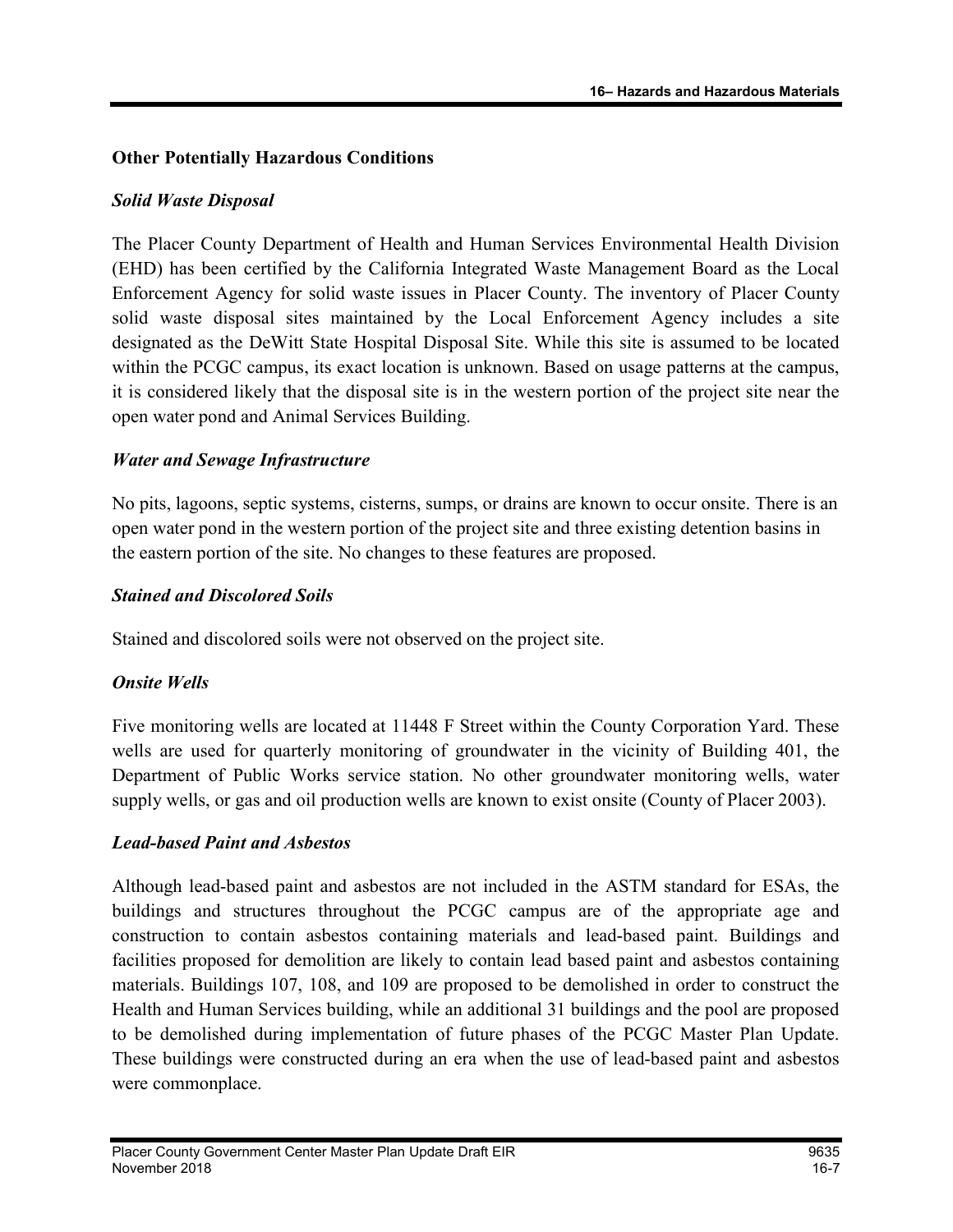# 16.2 REGULATORY FRAMEWORK

#### Federal Regulations

## Clean Air Act

The Clean Air Act requires the U.S. Environmental Protection Agency (U.S. EPA) to develop and enforce regulations to protect the general public from exposure to airborne contaminants that are known to be hazardous to human health. In accordance with Section 112 of the Clean Air Act, the U.S. EPA established the National Emissions Standards for Hazardous Air Pollutants (NESHAP) to protect the public. Asbestos was one of the first hazardous air pollutants regulated under Section 112. The U.S. EPA promulgated the Asbestos NESHAP in 40 CFR Part 61. Federal agencies often delegate responsibility to the local Air Quality Management District or Air Pollution Control District (APCD) to administer regulations. However, the Placer County APCD is not a federally delegated agency. Therefore, NESHAP compliance is the only compliance required for asbestos removal. Asbestos abatement activity notification is given to the U.S. EPA and the California Air Resources Board in Sacramento.

## Solid Waste Disposal Act and Resource Conservation and Recovery Act of 1976

The Solid Waste Disposal Act (SWDA) (42 USC Sections 6901–6992(k)), which includes as a subsection the Resource Conservation and Recovery Act (RCRA) (42 USC sections 6921– 6939(e)), creates a "cradle-to grave" (from manufacture to disposal) regulatory system for hazardous wastes, and delegates substantial authority to the states for waste management under U.S. EPA supervision. RCRA requires the U.S. EPA to adopt criteria for identifying hazardous wastes, to formulate a list of "designated" hazardous wastes, and to set forth standards for facilities that handle them.

## Comprehensive Environmental Response, Compensation and Liability Act of 1980, as amended by the Superfund Amendments and Reauthorization Act of 1986

The Comprehensive Environmental Response, Compensation and Liability Act (CERCLA) (42 USC sections 9601–9675), which was later amended by the Superfund Amendments and Reauthorization Act of 1986 (SARA), sets forth regulations for cleanup of hazardous substances after improper disposal; identifies federal response authority; and outlines responsibilities and liabilities of "potentially responsible parties"— those parties who have control over the hazardous substance itself, the property where hazardous source have been disposed or spilled, the source that it was spilled from, etc. CERCLA also specifies where Superfund money can be used for site cleanup. Notably, CERCLA defines "hazardous substances" by cross-referencing to other environmental statutes. Additionally, U.S. EPA can designate additional substances as hazardous substances.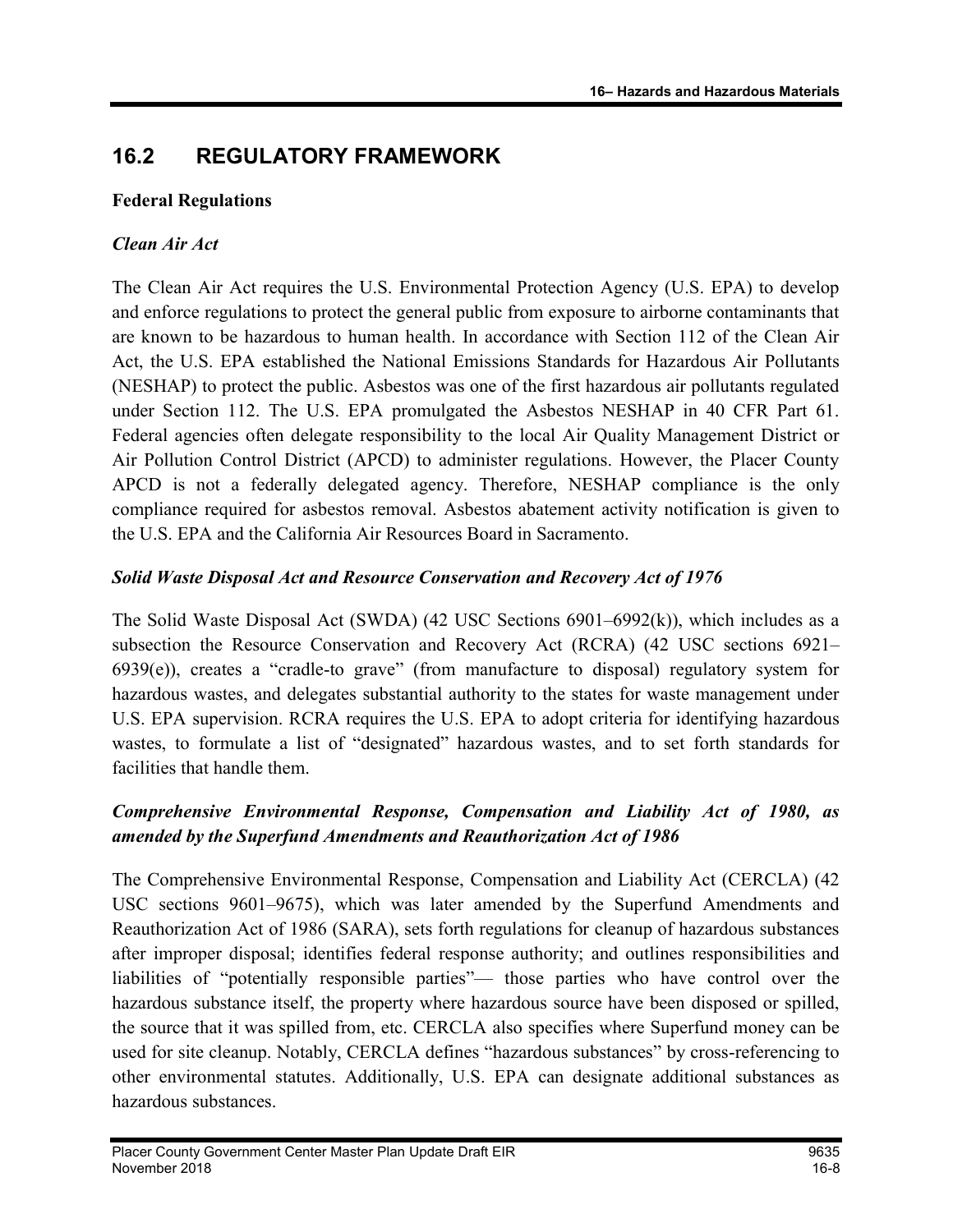#### State Regulations

#### Hazardous Waste Control Act (HWCA)

The California Hazardous Waste Control Act (HWCA) is the primary state law that regulates hazardous waste and hazardous waste disposal facilities, and is administered by the DTSC. Like the federal RCRA, the HWCA regulates transportation and disposal of hazardous wastes, sets forth hazardous waste facility standards and directs administrative and enforcement procedures. It also lists and categorizes specific hazardous wastes.

## Central Valley Regional Water Quality Control Board

The Central Valley Regional Water Quality Control Board is part of the California Environmental Protection Agency (Cal EPA). The Regional Water Quality Control Board has responsibility for groundwater quality in the project site and would address issues that could impact groundwater. As indicated previously, there are two open LUST cases administered by the Regional Water Quality Control Board in the proposed project areas (Building 8 and Building 500). The U.S. Army Corps of Engineers (Corps) is the primary responsible party for these cases, and therefore responsible for their remediation and closure. Consequently, there is the issue of potentially impacted soil and groundwater being present in the project areas where demolition and construction are planned. If the soil and groundwater needs to be removed from the project areas during these activities, it will need to be sampled prior to disposal for characterization purposes.

The Asbestos Airborne Toxic Control Measure for Construction, Grading, Quarrying, and Surface Mining Operations (CCR Title 17, Section 93105) requires the notification of the local air district of construction activities in areas where ultramafic rock, serpentine, or naturally occurring asbestos may be found. Construction activities in such areas require the approval and implementation of an Asbestos Dust Mitigation Plan.

#### Asbestos NESHAP

The Asbestos NESHAP Program enforces the federal compliance of the federal National Emissions Standards for Hazardous Air Pollutants (NESHAP) regulation for asbestos and investigates all related complaints. This is mandated by Health and Safety Code Section 39658 and is regulated by the California Air Quality Board (CARB). 16 of California's 35 air districts do not have an asbestos program in place. For these districts, a demolition/renovation notification is required for compliance with the Asbestos NESHAP; ARB reviews and investigates the notifications.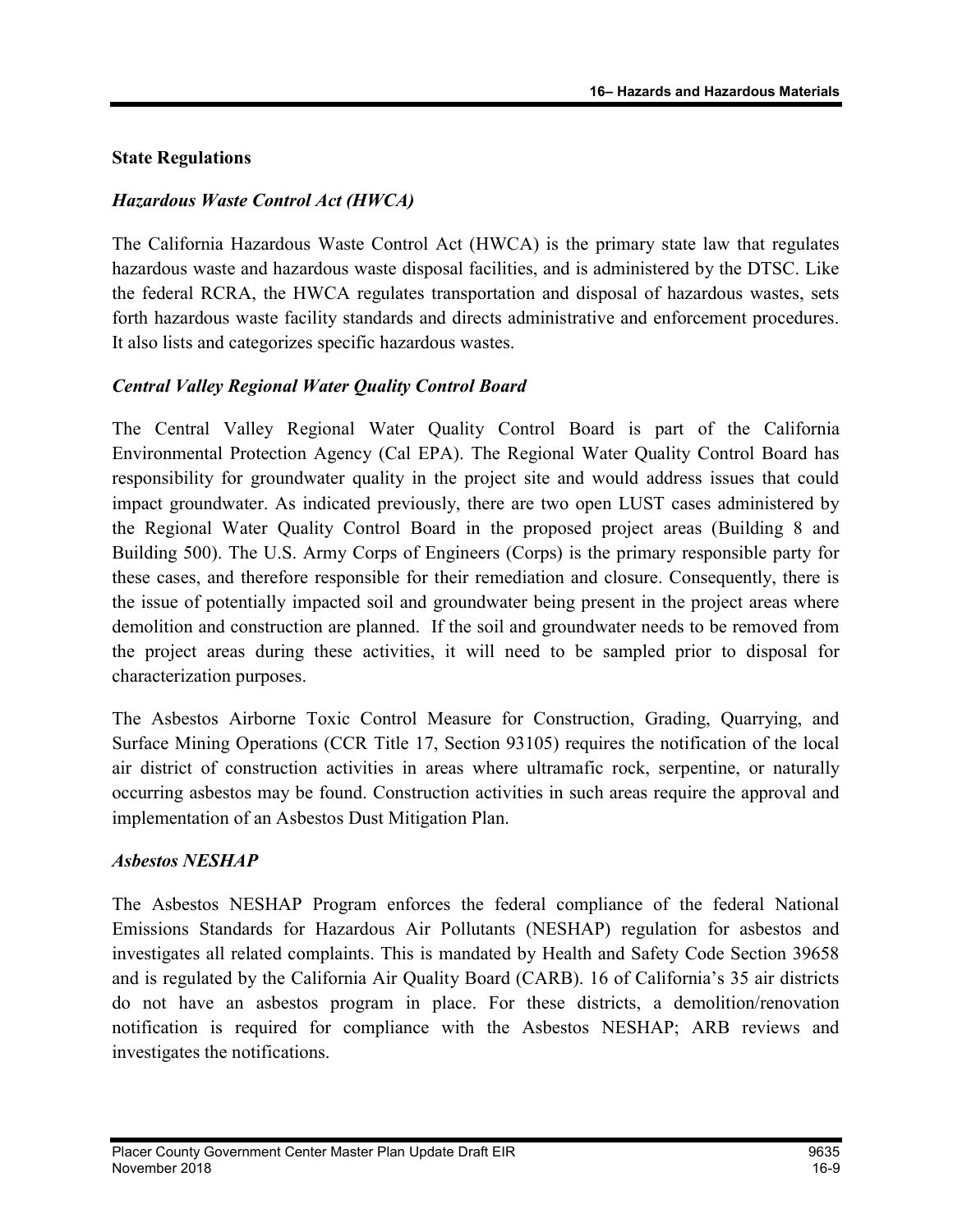#### Local Regulations

#### Placer County Department of Health and Human Services Environmental Health Division

The California Health and Safety Code, Division 20, Chapter 6.11 allows the establishment of a local unified hazardous waste and materials management regulatory program. This allows for the establishment of a Certified Unified Program Agency (CUPA). In Placer County, this program is administered by the Placer County EHD, which was certified as a CUPA in 1997. As indicated in the Placer County General Plan, Policy 8.G.5, the County shall strictly regulate the storage of hazardous materials and waste. The EHD would be the agency that regulates hazardous materials for all future development within the PCGC campus. The Placer County General Plan, Policy 8.G.10 also indicates the County shall require that any business that handles a hazardous material prepare a plan for emergency response to a release or threatened release of a hazardous material. This information would be contained in a Hazardous Materials Business Plan required by the CUPA. The Hazardous Materials Business Plan would contain an inventory of the hazardous materials used and stored at the property, an emergency response plan, and training programs for employees in safety procedures and emergency response.

#### Placer Consolidated Fire Protection District

The Placer Consolidated Fire Protection District (PCFPD) provides fire protection and emergency services to Placer County. The PCFPD has requirements for the permitting of temporary aboveground storage tanks that may be used to store fuel(s) for machinery associated with construction activities for the project as well as other hazardous material(s) storage areas that may exist in the Study Area.

#### Auburn/Bowman Community Plan

There are no goals and policies in Auburn/Bowman Community Plan that are applicable to the proposed project with respect to hazardous materials.

#### Placer County General Plan

The Health and Safety Element of the *Placer County General Plan* contains the following policies regarding hazards and hazardous materials that are applicable to the proposed project.

#### Goals IV.C.1

1. Protect and preserve open spaces vital for wildlife habitat and/or which contain major or unique ecological significance.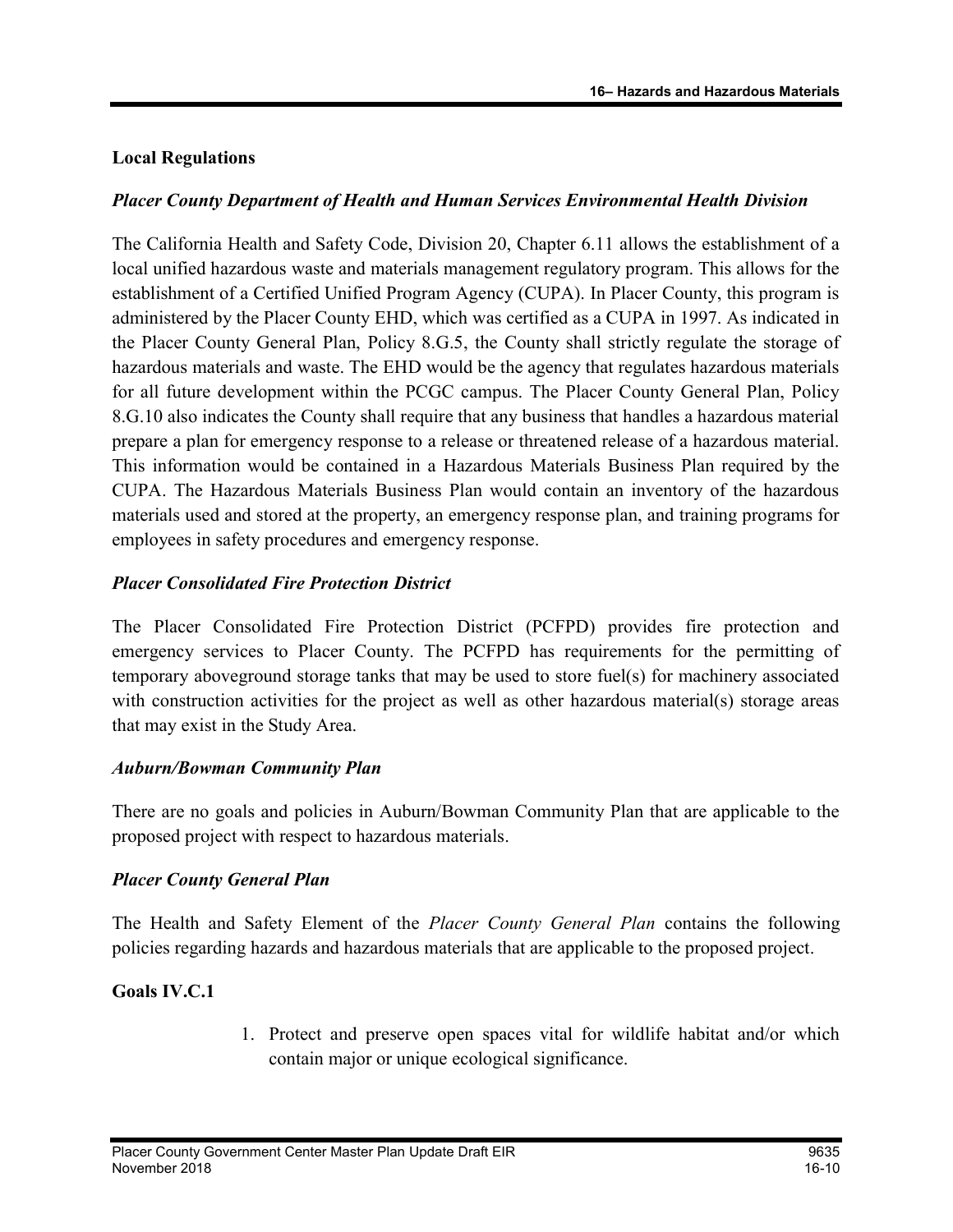- 2. Protect the natural beauty and minimize disturbance of natural terrain and vegetation.
- 3. Provide open space to shape and guide development and to enhance community identity.
- 4. Conserve visual resources of the community, including important vistas and wooded areas.
- Policy IV.C.2.f. In the design and construction of new development, preserve the following types of areas and features as open space to the maximum extent feasible: high erosion hazard areas; areas subject to landslide or with severe slope stability problems; areas with high fire risk; scenic and trail corridors; streams and other areas subject to flooding from a 100-year storm; streamside vegetation; wetlands; significant stands of vegetation; wildlife corridors; and any areas of special ecological significance.
- Goal 8.F To protect public health and safety through safe location of structures necessary for the protection of public safety and/or the provision of emergency services
	- Policy 8.F.1 The County shall not locate new County structures necessary for the protection of public safety and/or provision of emergency services in areas subject to inundation, subsidence, slope failure, surface rupture, or ground failure in a seismic event. Exception to this policy may be granted if the only alternative location would be so distant as to jeopardize the safety of the community, given that adequate precautions are taken to protect the facility.
- Goal 8.G To minimize the risk of loss of life, injury, serious illness, damage to property, and economic and social dislocations resulting from the use, transport, treatment, and disposal of hazardous materials and hazardous materials wastes.
	- **Policy 8.G.1** The County shall ensure that the use and disposal of hazardous materials in the County complies with local, State and federal safety standards.
	- Policy 8.G.3 The County shall review all proposed development projects that manufacture, use, or transport hazardous materials for compliance with the County's Hazardous Waste Management Plan (CHWMP).
	- **Policy 8.G.5** The County shall strictly regulate the storage of hazardous materials and wastes.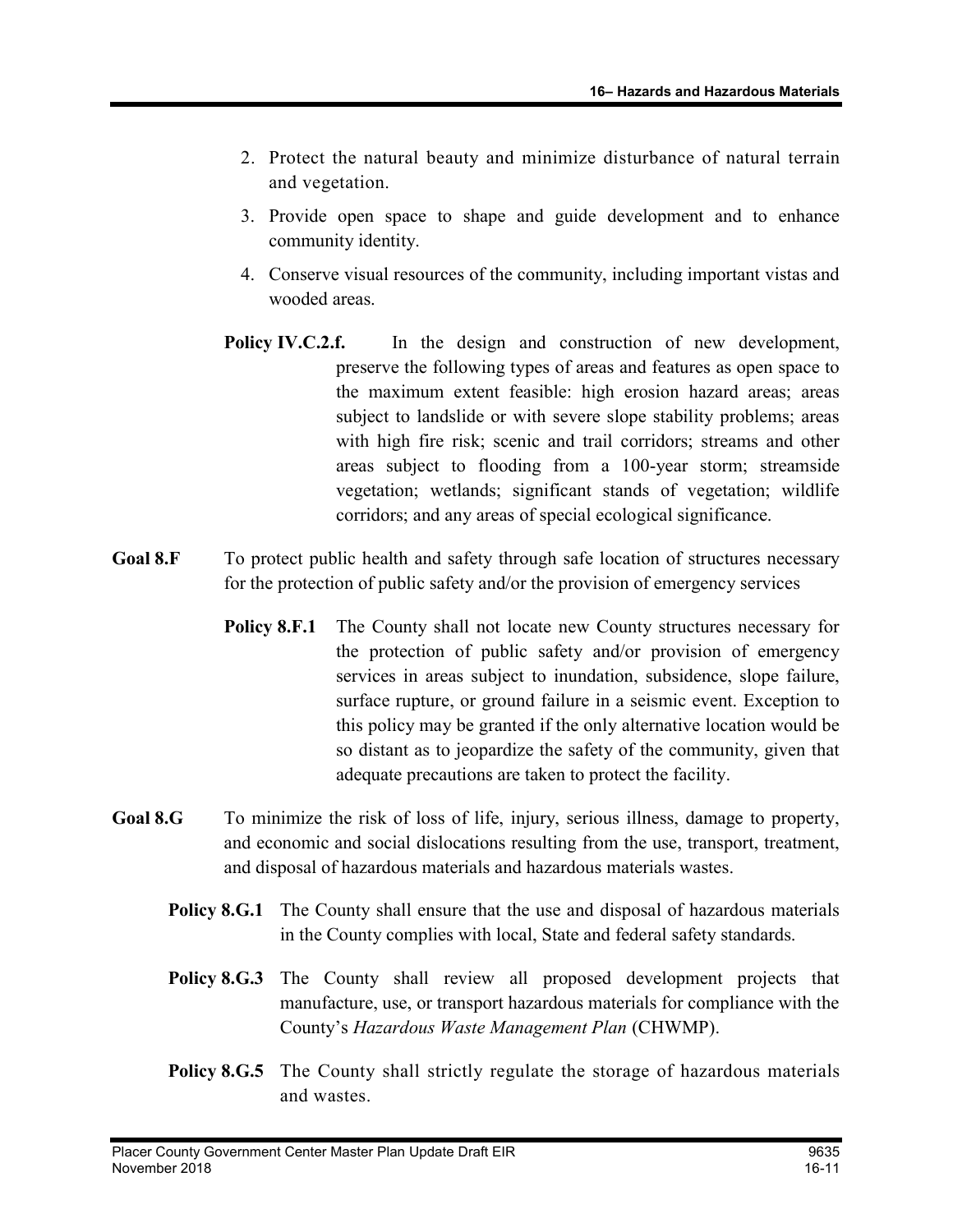- Policy 8.G.6. The County shall require secondary containment and periodic examination for all storage of toxic materials.
- Policy 8.G.9 The County shall require that applications for discretionary development projects that will generate hazardous wastes or utilize hazardous materials include detailed information on hazardous waste reduction, recycling, and storage.
- Policy 8.G.10 The County shall require that any business that handles a hazardous material prepare a plan for emergency response to a release or threatened release of a hazardous material.

## 16.3 PROJECT IMPACTS

#### Significance Criteria

The significance criteria used to evaluate the project impacts related to hazards and hazardous materials are based on Appendix G of the CEQA Guidelines. According to Appendix G of the CEQA Guidelines, a significant impact related to hazards and hazardous material would occur if the project would:

- 1. Create a significant hazard to the public or the environment through the routine transport, use, or disposal of hazardous materials.
- 2. Create a significant hazard to the public or the environment through reasonably foreseeable upset and accident conditions involving the release of hazardous materials into the environment.
- 3. Emit hazardous emissions or handle hazardous or acutely hazardous materials, substances, or waste within one-quarter mile of an existing or proposed school.
- 4. Be located on a site which is included on a list of hazardous materials sites compiled pursuant to Government Code Section 65962.5 and, as result, would is create a significant hazard to the public or the environment.
- 5. For a project located within an airport land use plan or, where such a plan has not been adopted, within two miles of a public airport or public use airport, would the project result in a safety hazard for people residing or working in the project area.
- 6. For a project within the vicinity of a private airstrip, would the project result in a safety hazard for people residing or working in the project area.
- 7. Impair implementation of or physically interfere with an adopted emergency response plan or emergency evacuation plan.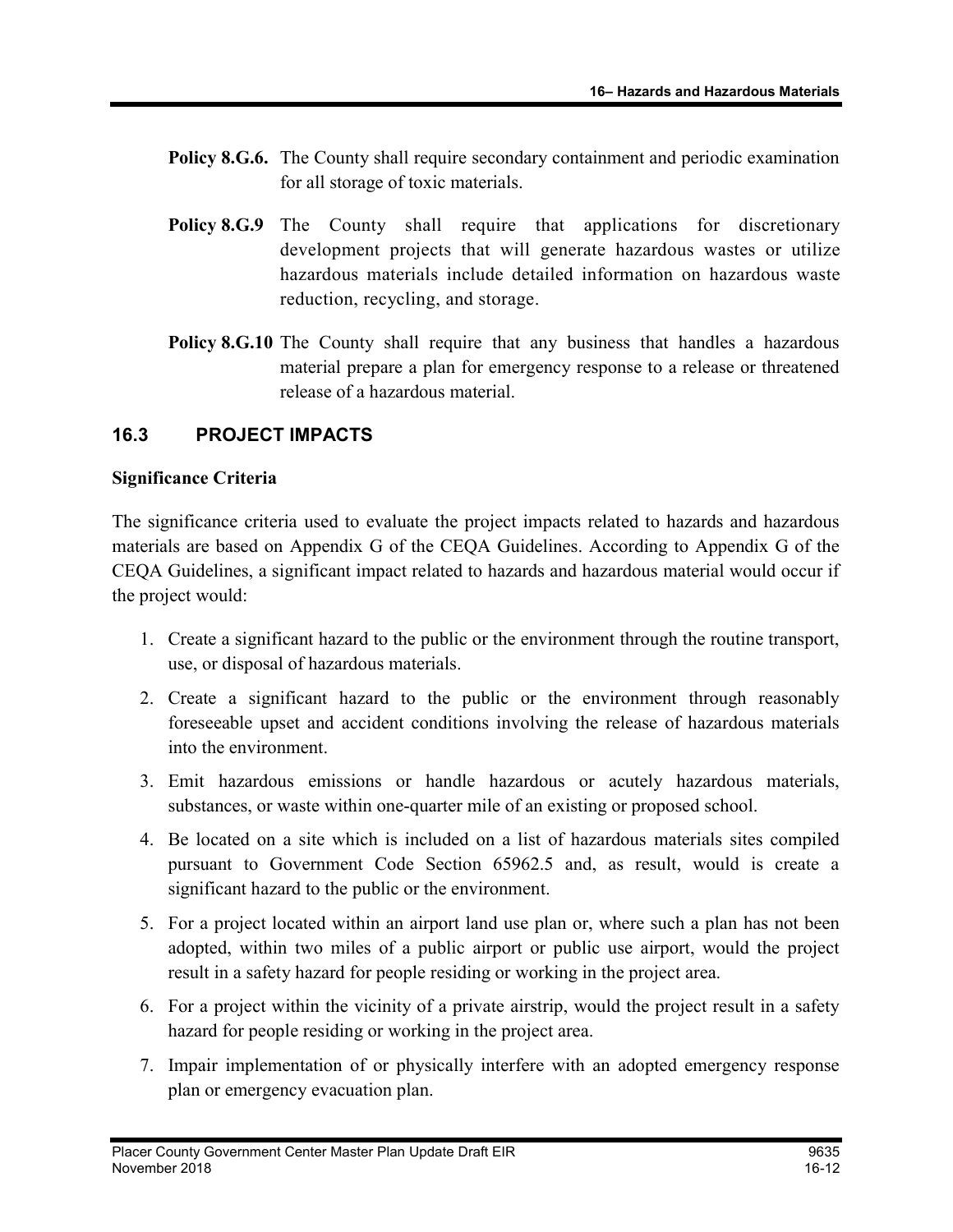8. Expose people or structures to a significant risk of loss, injury or death involving wildland fires, including, where wildlands are adjacent to urbanized areas or where residences are intermixed with wildlands.

## Impact Analysis

| Impact 16-1                              | Would the project create a significant hazard to the public or the<br>environment through the routine transport, use, or disposal of hazardous<br>materials or through reasonably foreseeable accidental release of<br>hazardous materials into the environment? |                                                     |                                           |
|------------------------------------------|------------------------------------------------------------------------------------------------------------------------------------------------------------------------------------------------------------------------------------------------------------------|-----------------------------------------------------|-------------------------------------------|
|                                          | <b>PCGC Master Plan</b><br>Update                                                                                                                                                                                                                                | <b>Health and Human</b><br><b>Services Building</b> | <b>Multifamily Residential</b><br>Project |
| <b>Level of Significance:</b>            | <b>Potentially Significant</b>                                                                                                                                                                                                                                   | <b>Potentially Significant</b>                      | <b>Potentially Significant</b>            |
| <b>Mitigation Measure:</b>               | Mitigation Measures 16a<br>and 16b                                                                                                                                                                                                                               | <b>Mitigation Measures 16a</b><br>and 16b           | Mitigation Measure 16b                    |
| Significance after<br><b>Mitigation:</b> | Less than Significant                                                                                                                                                                                                                                            | Less than Significant                               | Less than Significant                     |

## PCGC Master Plan Update

#### Demolition

The proposed PCGC Master Plan Update anticipates demolition of 34 buildings and the pool. These facilities were constructed between the 1940s and the 1970s. Building materials that were commonly used during this time include asbestos-containing materials and used lead-based paint. The proposed demolition of structures likely to contain asbestos and lead could release hazardous materials into the air. Without measures that would control the risk of release of asbestos and lead during demolition, the PCGC Master Plan Update would result in a potentially significant impact with regards to the exposure of people to asbestos and lead and associated adverse health effects. Mitigation Measure 16a requires the preparation and implementation of an asbestos and lead abatement plan that would be compliant with the Asbestos NESHAP (CA Health and Safety Code § 19827.5). Implementation of this mitigation measure would allow for the safe removal of asbestos and lead-based paint from the structures before their demolition. With implementation of Mitigation Measure 16a, the PCGC Master Plan Update would result in a less than significant impact during demolition.

## **Construction**

All construction equipment and materials would be temporarily stored on site during construction. Hazardous materials may be used and stored at the project site during construction, including paints, solvents, greases, motor oil, gasoline diesel fuels, and other construction-related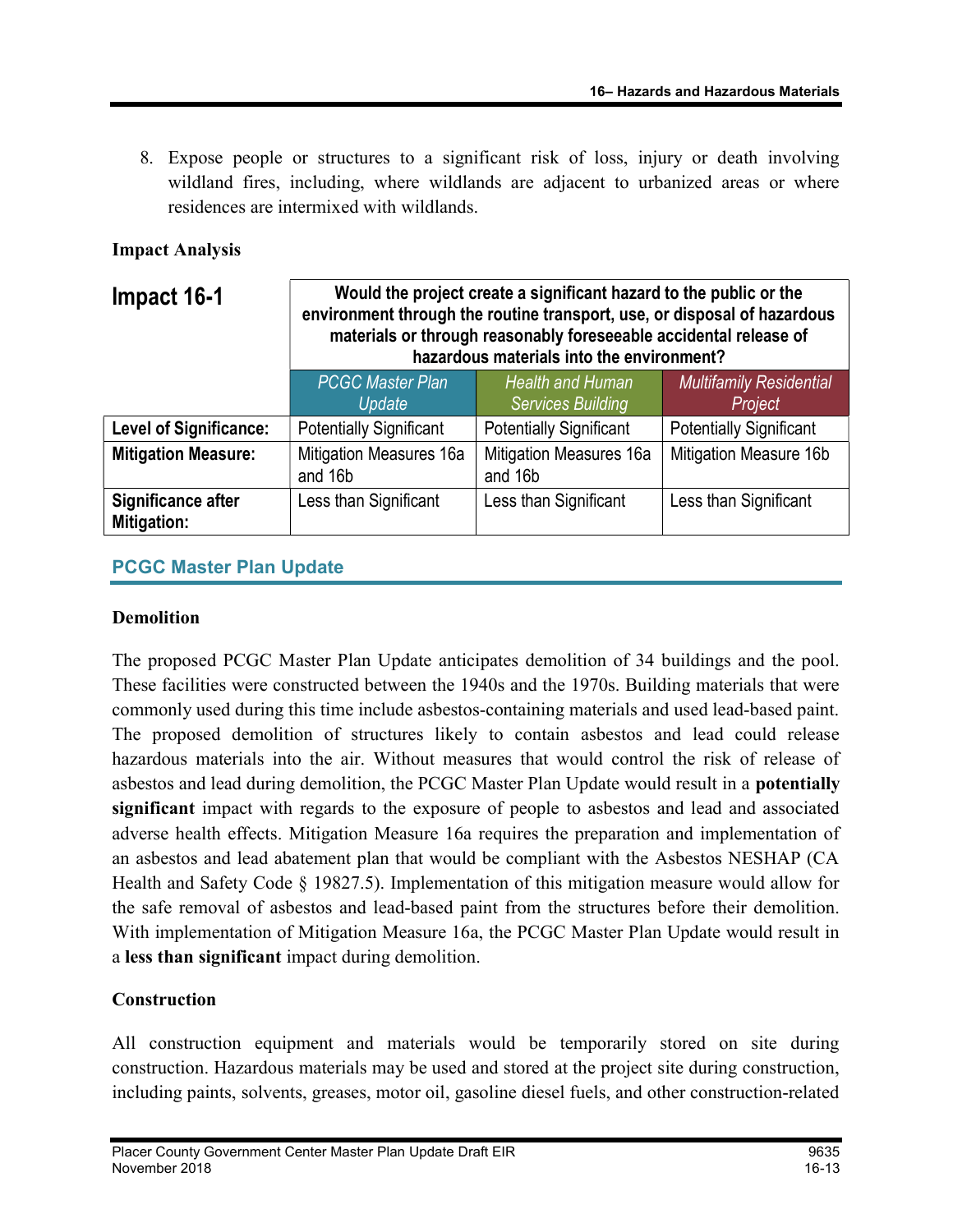materials. The use of these materials may also generate hazardous waste. Potential adverse impacts associated with use of these types of materials involve the exposure of construction workers and/or the environment to hazardous materials from an accidental release during construction. The County and applicants for private development within the PCGC campus would be required to comply with the County's General Plan Health and Safety Element policies that require the implementation of state and local requirements for interim storage of hazardous and flammable materials during all construction activities. No acutely hazardous materials would be used during construction of the project. The routine transport, use, and storage of hazardous materials during construction are not expected to pose a significant risk to off-site residents or construction workers because they would be used and stored in accordance with existing laws and regulations. Typically, construction projects require on-site storage of relatively small amounts of hazardous materials, which would also limit the potential effects from a release of these materials. Although not anticipated, if quantities of fuel or oil greater than or equal to 1,320 gallons are stored on the project site during construction, a Spill Prevention Control and Countermeasure Plan must be prepared in accordance with Title 40, Code of Federal Regulations, Section 112.

Due to the routine nature of the activities involved in construction activities, an accidental spill of hazardous materials is unlikely. However, an accidental release of construction-related hazardous materials could result in a potentially significant impact due to exposure of workers and/or the environment to hazardous materials. Mitigation Measure 16b requires construction contractor for each future construction project that occurs within the PCGC campus to implement a Site Mitigation Work Plan that establishes best management practices for storage and for responding to any spills of hazardous materials and defines minimum requirements for use and storage of hazardous materials and for disposal of hazardous waste. Implementation of Mitigation Measure 16b would ensure that materials are stored in accordance with existing laws and regulations and that if a spill should occur, it will be contained and reported to the Placer County EHD immediately so that appropriate remediation measures can be implemented. Specifically, the measure requires that hazardous materials be stored in locations that are removed from storm drain inlets, drainageways, and canals and are surrounded by earthen berms. This would ensure that if a spill or release occurs, the released material would be contained within the earthen berms and would not enter stormwater runoff or natural drainage features. If necessary, contaminated soil would be excavated and disposed of in accordance with County requirements. The materials must also be covered with impervious tarps or stored inside buildings, which would ensure that materials would not be released to the air during windy conditions or exposed to rain.

As part of the County's standard process for reviewing project plans prior to issuance of grading and building permits, the proposed Site Mitigation Work Plan for each construction project would be reviewed by the County's Development Review Committee to ensure appropriate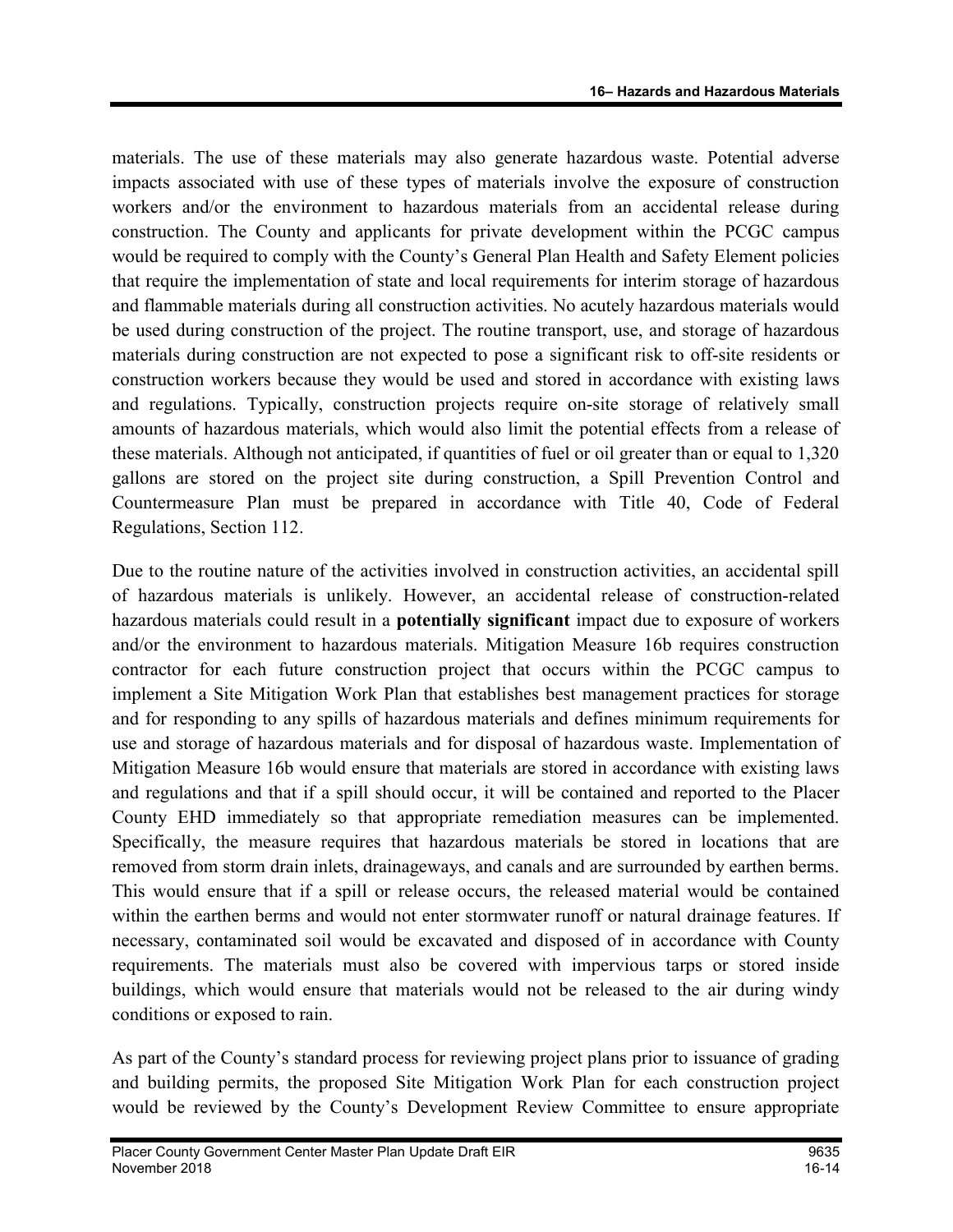provisions are made for storage of any hazardous materials needed during construction or operation. Compliance with all federal, state, and local regulations as well as implementation of Mitigation Measure 16b would ensure that all construction-related impacts associated with transport, use, storage, and the potential for accidental release of hazardous materials are less than significant.

## Operation

Hazardous materials may be used and stored at the PCGC campus throughout the life of the proposed land uses. Commonly used hazardous materials in residential, commercial, and office uses include paints, solvents, greases, motor oil, gasoline diesel fuels, pesticides, and other materials used in property maintenance. Potential adverse impacts associated with use of these types of materials involve the exposure of onsite employees, residents, and visitors and/or the environment to hazardous materials from an accidental release during operation. The County and all private development project applicants and business operators would be required to comply with the County's General Plan Health and Safety Element policies that require the implementation of state and local requirements for storage of hazardous and flammable materials during all operational activities. It is not anticipated that acutely hazardous materials would be used during operation of the county offices and commercial activities. However, any County facility or business that stores an acutely hazardous substance, or stores 55 gallons and/or 500 pounds of a hazardous substance or 200 cubic feet of combustible gas must file an Emergency Response Plan and Hazardous Materials Storage and Containment Plan with the Placer County EHD. In addition, any County facility or business that includes USTs and/or aboveground storage tanks must comply with County and state UST regulations. Although not anticipated, if quantities of fuel or oil greater than or equal to 1,320 gallons are stored on the PCGC campus during operation, a Spill Prevention Control and Countermeasure Plan must be prepared in accordance with Title 40, Code of Federal Regulations, Section 112.

During the storage and/or use of chemical products, the risk of an accidental release exists. However, based on the types and quantities of hazardous substances anticipated to be used, the risk of a release of a significant quantity of hazardous substances is considered minimal and commensurate with other County and commercial/office land uses. All future residents, County staff, and commercial businesses that locate within the project site are required by local, state and federal law to comply with applicable regulations regarding use, transport, and storage of hazardous materials. These requirements for the management of hazardous materials, as outlined previously in the regulatory setting section, ensure that the risk of a release of hazardous substances by County staff, residents, and/or commercial/office businesses is minimized.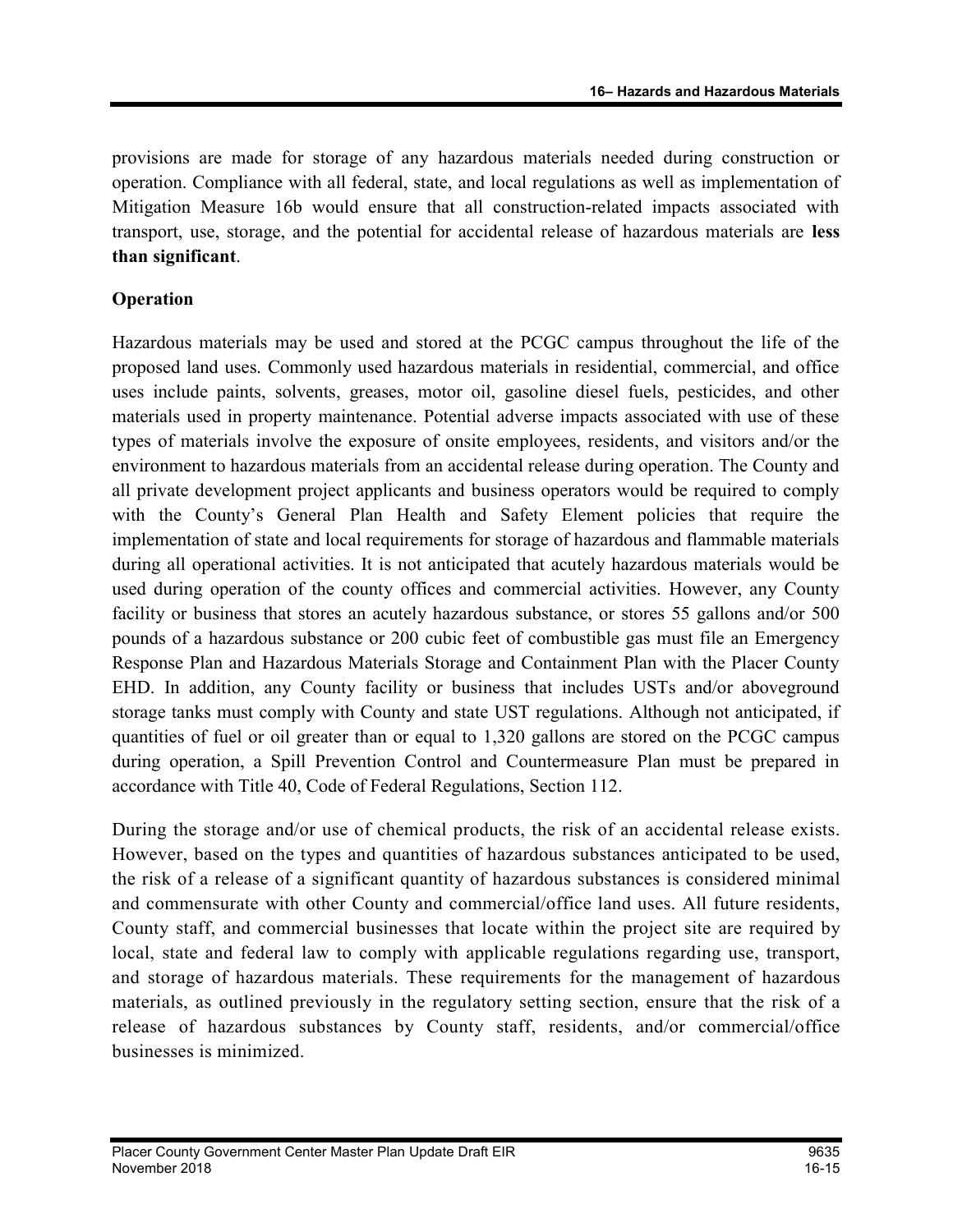With compliance with federal, state, and local requirements for the use and storage of hazardous materials, and considering the types and quantities of the hazardous materials expected to be used within the project site, operation of the land uses anticipated under the proposed PCGC Master Plan Update would result in a less than significant impact associated with the transport, use, disposal, or accidental release of hazardous materials.

## Health and Human Services Building

#### Demolition

Construction of the proposed Health and Human Services building requires the demolition of three buildings built in the 1940s, which may include asbestos-containing materials and leadbased paint. Demolition of these structures would result in a potentially significant impact by releasing asbestos and lead into the air. With the implementation of Mitigation Measure 16a, as described above, the proposed project would result in a less than significant impact associated with the transport, use, or disposal of hazardous materials.

#### Construction

Construction of the proposed Health and Human Services building would result in the use of hazardous materials that may result in the exposure of people or the environment resulting from an accidental release of hazardous materials during construction. As discussed above, the County (as the project proponent for this construction project) would be required to comply with the County's General Plan Health and Safety Element policies that require the implementation of state and local requirements for interim storage of hazardous and flammable materials during all construction activities.

An accidental release of construction-related hazardous materials could result in a potentially significant impact due to exposure of workers and/or the environment to hazardous materials. Mitigation Measure 16b requires the construction contractor for the Health and Human Services building to implement a Site Mitigation Work Plan that establishes best management practices for storage and for responding to any spills of hazardous materials and defines minimum requirements for use and storage of hazardous materials and for disposal of hazardous waste. Implementation of Mitigation Measure 16b would ensure that materials are stored in accordance with existing laws and regulations and that if a spill should occur, it will be contained and reported to the Placer County EHD immediately so that appropriate remediation measures can be implemented. The County's Development Review Committee would review the proposed Site Mitigation Work Plan to ensure appropriate provisions are made for storage of any hazardous materials needed during construction or operation. Compliance with all federal, state, and local regulations as well as implementation of Mitigation Measure 16b would ensure that all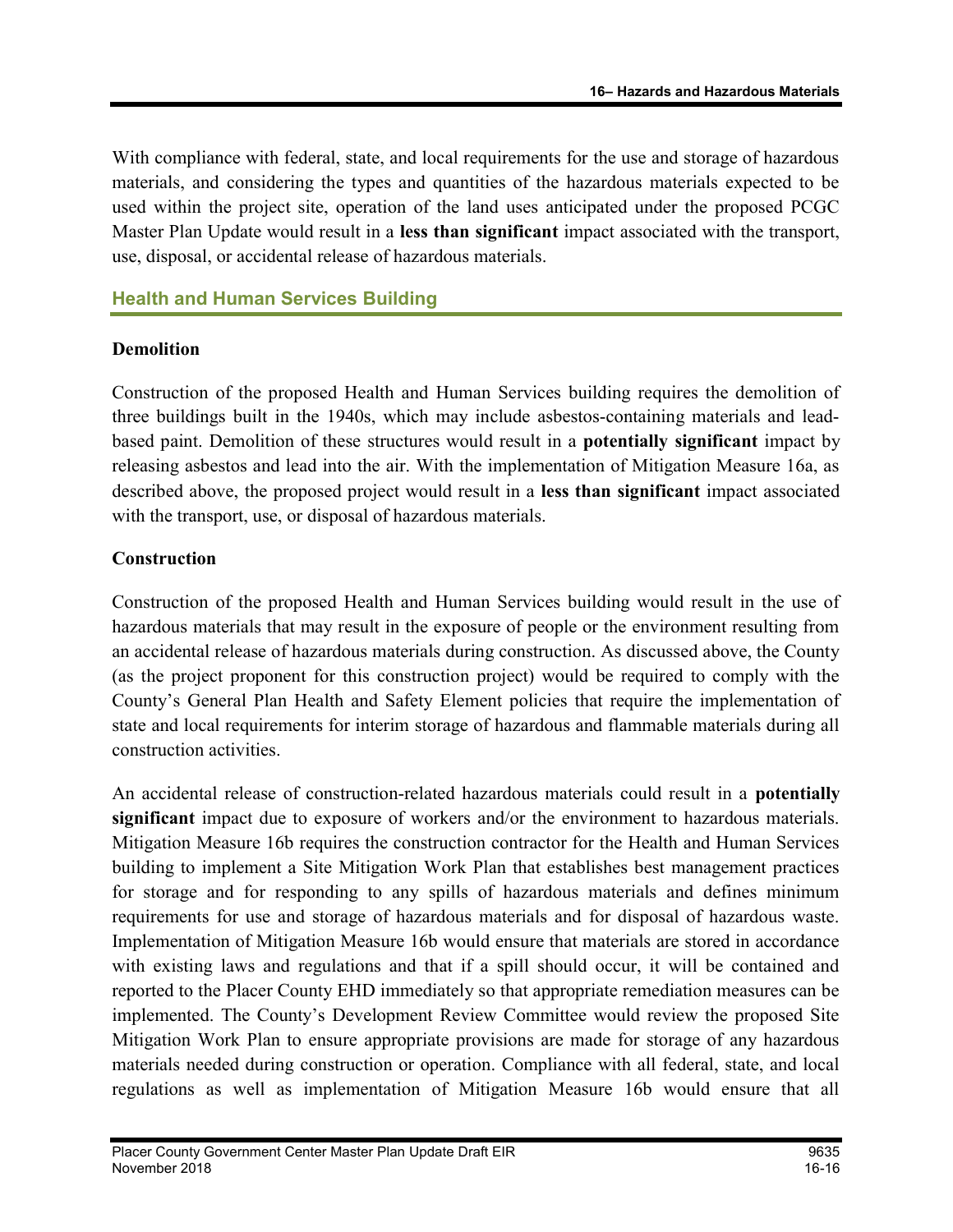construction-related impacts associated with transport, use, storage, and the potential for accidental release of hazardous materials are less than significant.

#### Operation

Operations associated with the proposed Health and Human Services building would be similar to the existing Health and Human Services operations at the PCGC campus and offsite locations. This includes transport, use, and disposal of common office and landscaping maintenance materials such as cleansers, solvents, adhesives, pesticides, herbicides, and fertilizers. Typical materials needed for office cleaning and maintenance would be stored within the Health and Human Services building, while landscaping and building maintenance materials would be stored within the County's Corporation Yard. The use and storage of these hazardous materials would not be in quantities substantial enough to produce an impact on the environment. Furthermore, there are various state and federal regulations regarding the use, storage, and disposal of hazardous materials and wastes. The County complies with all applicable regulations and guidelines set forth by local, state, and federal agencies. Therefore, the Health and Human Services building would result in a less than significant impact associated with the routine transport, use, disposal, or accidental release of hazardous materials.

## Multifamily Residential Project

#### **Demolition**

No demolition is required in order to construct the proposed Multifamily Residential project located at  $1<sup>st</sup>$  Street and B Avenue. Thus, the proposed project will have **no impact** associated with the release of hazardous materials during demolition.

## **Construction**

Construction of the proposed Multifamily Residential project would result in the use of hazardous materials that may result in the exposure of people or the environment resulting from an accidental release of hazardous materials during construction. As discussed above, the project applicant for the Multifamily Residential project would be required to comply with the County's General Plan Health and Safety Element policies that require the implementation of state and local requirements for interim storage of hazardous and flammable materials during all construction activities.

An accidental release of construction-related hazardous materials could result in a potentially significant impact due to exposure of workers and/or the environment to hazardous materials. Mitigation Measure 16b requires the construction contractor for the Multifamily Residential project to implement a Site Mitigation Work Plan that establishes best management practices for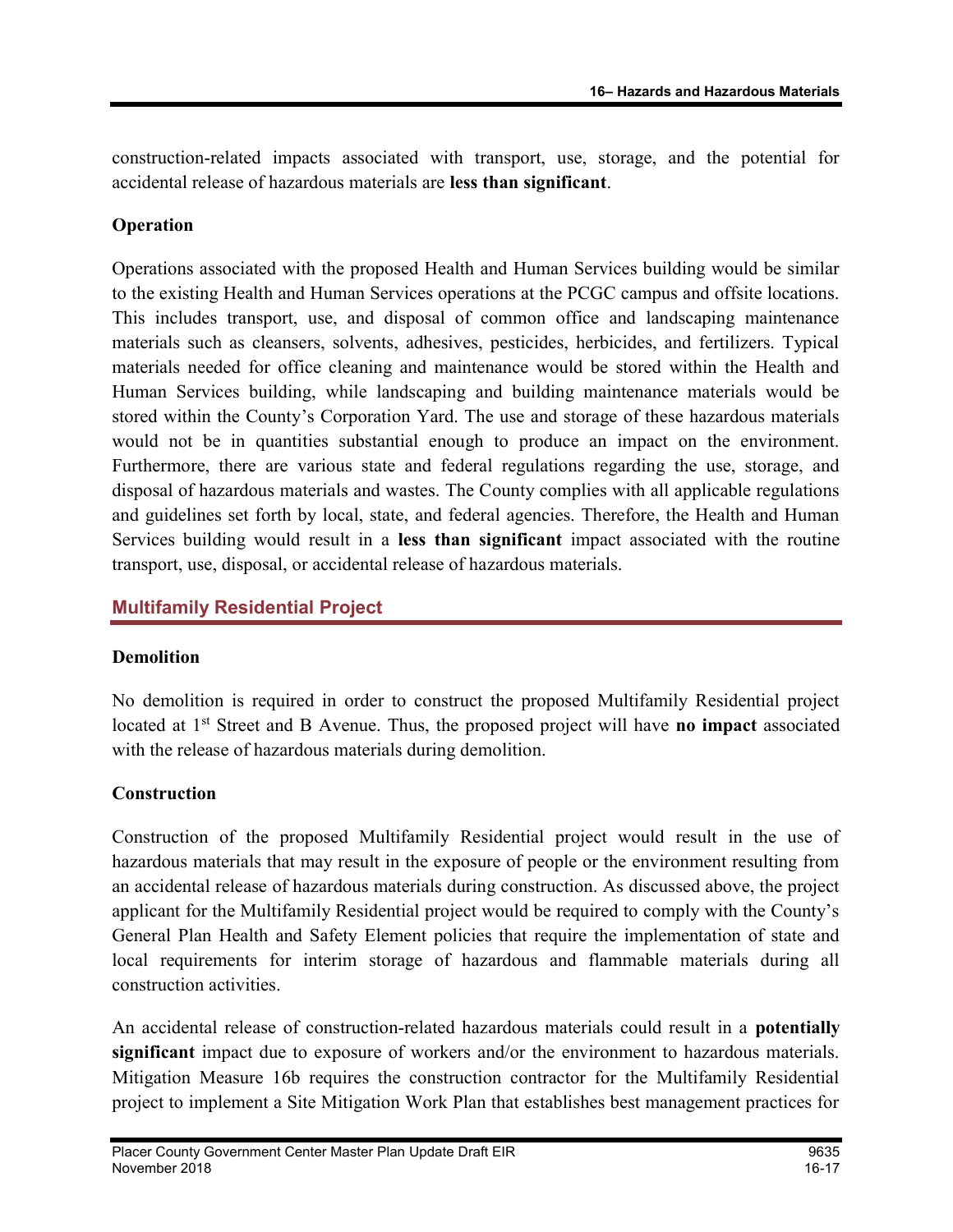storage and for responding to any spills of hazardous materials and defines minimum requirements for use and storage of hazardous materials and for disposal of hazardous waste. Implementation of Mitigation Measure 16b would ensure that materials are stored in accordance with existing laws and regulations and that if a spill should occur, it will be contained and reported to the Placer County EHD immediately so that appropriate remediation measures can be implemented. The County's Development Review Committee would review the proposed Site Mitigation Work Plan to ensure appropriate provisions are made for storage of any hazardous materials needed during construction or operation. Compliance with all federal, state, and local regulations as well as implementation of Mitigation Measure 16b would ensure that all construction-related impacts associated with transport, use, storage, and the potential for accidental release of hazardous materials are less than significant.

#### **Operation**

The proposed project would involve operation of residential uses that would require the transport, use, and disposal of common residential and landscaping hazardous materials. These include cleansers, solvents, oils, fuels, adhesives, pesticides, herbicides, and fertilizers. The use and storage of these household hazardous materials would not be in quantities substantial enough to produce an impact on the environment. Furthermore, there are various state regulations regarding the use, storage, and disposal of hazardous materials and wastes. All local residents would be required to follow applicable regulations and guidelines set forth by County, state, and federal agencies. With compliance with federal, state, and local requirements for the use and storage of hazardous materials, and considering the types and quantities of the hazardous materials expected to be used within the project site, operation of the Multifamily Residential project would result in a less than significant impact associated with the transport, use, disposal, or accidental release of hazardous materials.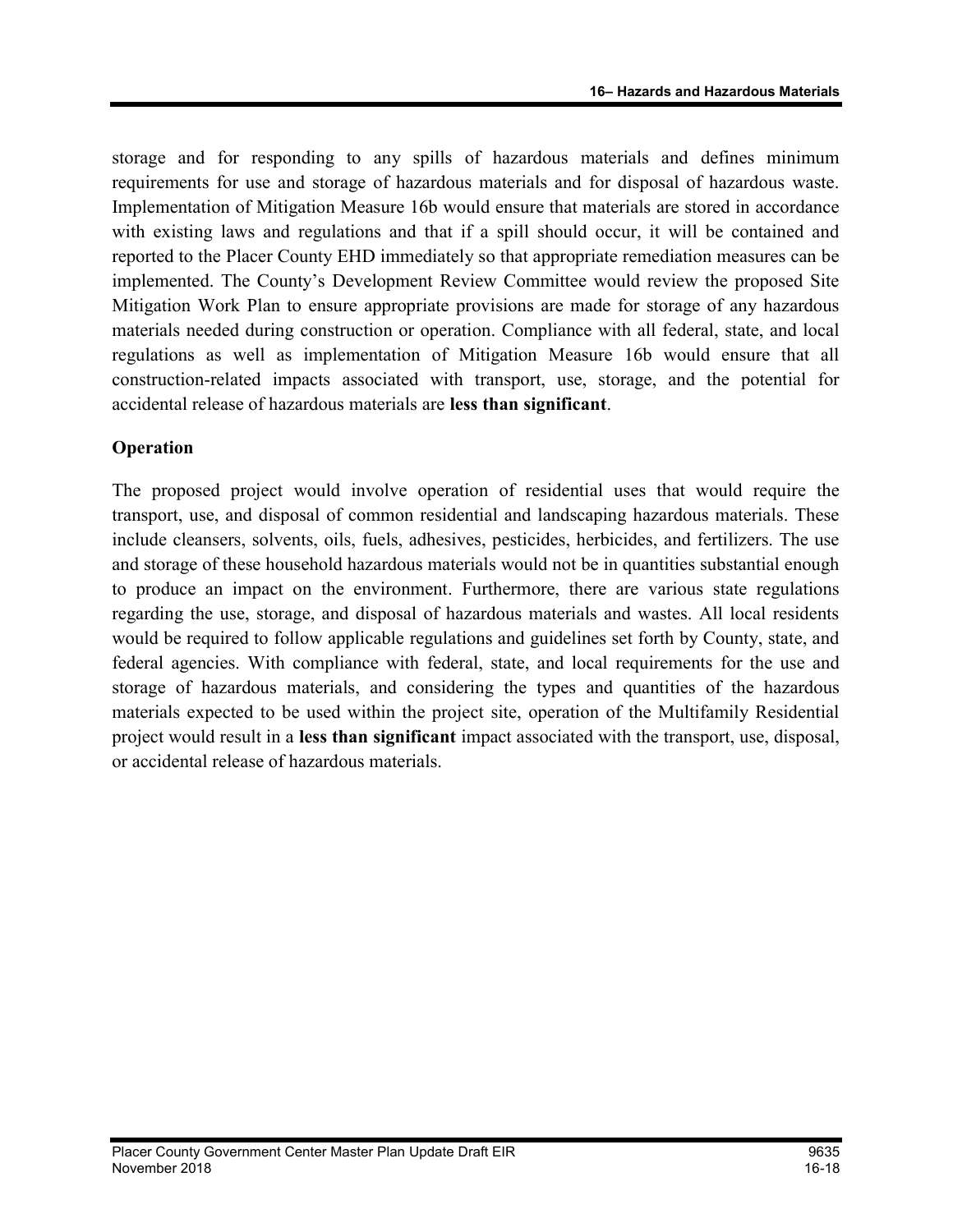| Impact 16-2                       | Would the project emit hazardous emissions or handle hazardous or<br>acutely hazardous materials, substances, or waste within one-quarter mile<br>of an existing or proposed school? |                                                     |                                           |
|-----------------------------------|--------------------------------------------------------------------------------------------------------------------------------------------------------------------------------------|-----------------------------------------------------|-------------------------------------------|
|                                   | <b>PCGC Master Plan</b><br>Update                                                                                                                                                    | <b>Health and Human</b><br><b>Services Building</b> | <b>Multifamily Residential</b><br>Project |
| <b>Level of Significance:</b>     | Less than Significant                                                                                                                                                                | No Impact                                           | Less than Significant                     |
| <b>Mitigation Measure:</b>        | None Required                                                                                                                                                                        | None Required                                       | None Required                             |
| Significance after<br>Mitigation: | Less than Significant                                                                                                                                                                | No Impact                                           | Less than Significant                     |

## PCGC Master Plan Update

Schools within 0.25 miles of the PCGC campus include Rock Creek Elementary School at 3050 Bell Road, Auburn Elementary at 11400 Lariat Ranch Road, and St. Joseph's Catholic School at 11610 Atwood Road.

Rock Creek Elementary is within 0.25 miles of the northeastern portion of the PCGC campus. Development projects anticipated in this area include the Multifamily Residential project at 1<sup>st</sup> Street and B Avenue and additional multifamily residential development north of Willow Creek Drive. Schools are frequently located in proximity to residential land uses, and the use of hazardous materials associated with these proposed land uses is not expected to create a risk of hazardous conditions at the school site. The construction and operation of the proposed project would not include uses that would emit hazardous emissions or include activities that use acutely hazardous materials. Any hazardous materials used on site would be typical of construction and residential land uses, and would not create hazardous emissions that could adversely affect nearby schools.

Auburn Elementary is within 0.25 miles of the southern portion of the PCGC campus. The proposed mixed use area in the southeastern portion of the campus, the Corporation Yard and the Auburn Justice Center are within the 0.25 mile radius around this school. St. Joseph's Catholic School is also within 0.25 miles of the proposed mixed use area in the southeastern portion of the campus and the Corporation Yard. It is also within 0.25 miles of Fire Station 180. The proposed PCGC Master Plan Update does not include any construction or changes in operations that would alter the amount or type of hazardous materials at the Auburn Justice Center or Corporation Yard. The Master Plan Update includes expansion of the Fire Station 180, but would not result in operational changes that would alter the storage or use of hazardous materials at this facility. Additionally, schools are regularly located adjacent to commercial and residential uses, and the use of hazardous materials associated with these proposed land uses is not expected to create a risk of hazardous conditions at the school site. The construction and operation of the proposed commercial uses would not include uses that would emit hazardous emissions or include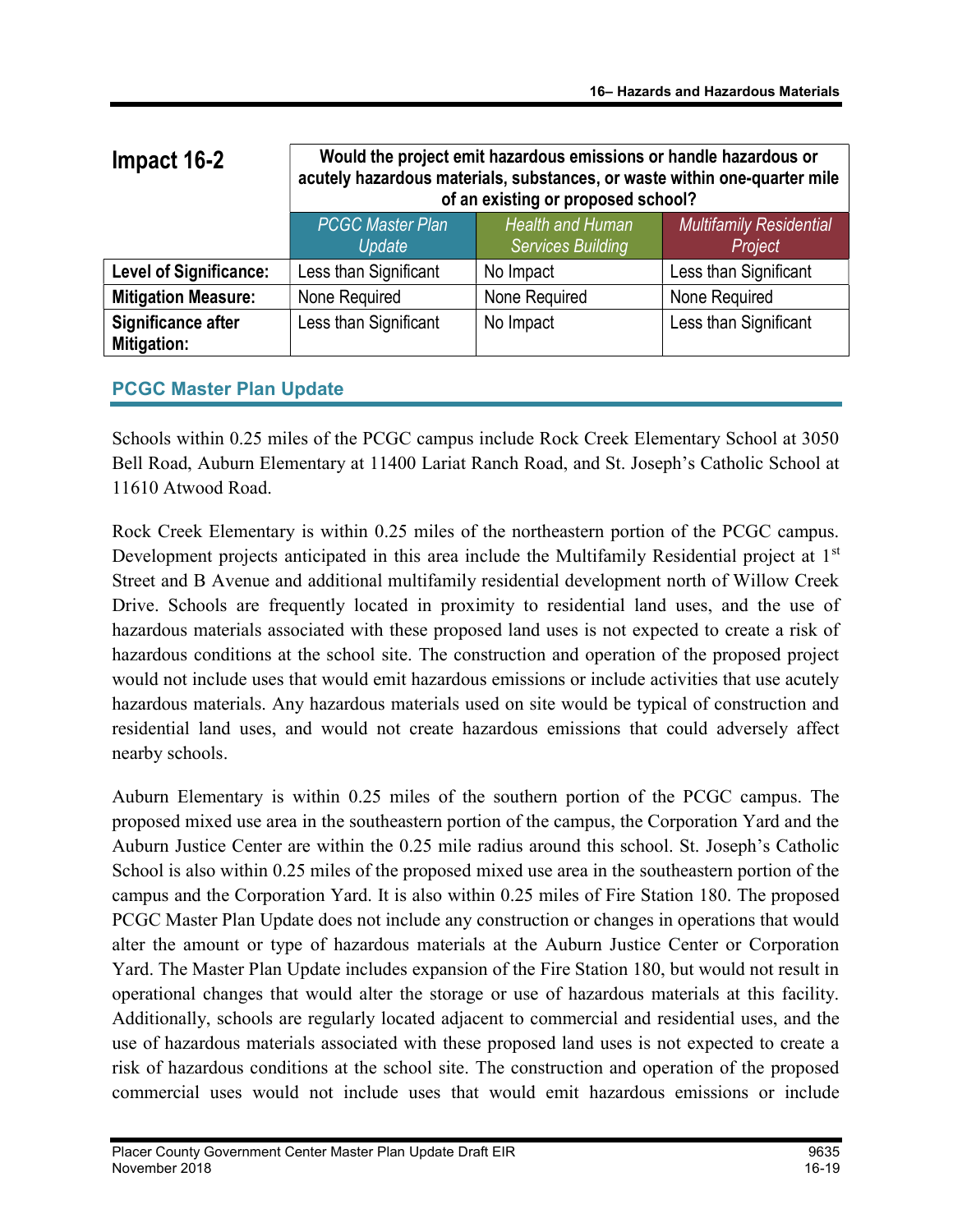activities that use acutely hazardous materials. Any hazardous materials used on site would be typical of construction and commercial land uses, and would not create hazardous emissions that could adversely affect nearby schools.

Construction and operation of the land uses anticipated under the proposed PCGC Master Plan Update would result in a less than significant impact related to creating hazardous emissions that could adversely affect nearby schools.

## Health and Human Services Building

The proposed Health and Human Services building is not located within a quarter mile of an existing or proposed school. Additionally, the Health and Human Services building would not create any hazardous emissions. This project would have no impact associated with use of hazardous materials in proximity to schools.

#### Multifamily Residential Project

The Multifamily Residential project site at  $1<sup>st</sup>$  Street and B Avenue is located approximately 0.2 mile southwest of the Rock Creek Elementary School, which is located at 3050 Bell Road. The school would be within 0.25 mile of proposed residential land uses proposed within the project site. Schools are frequently located in proximity to residential land uses, and the use of hazardous materials associated with these existing and proposed land uses is not expected to create a risk of hazardous conditions at the school site. Construction and operation of the proposed Multifamily Residential project would have a less than significant impact associated with use of hazardous materials in proximity to Rock Creek Elementary School.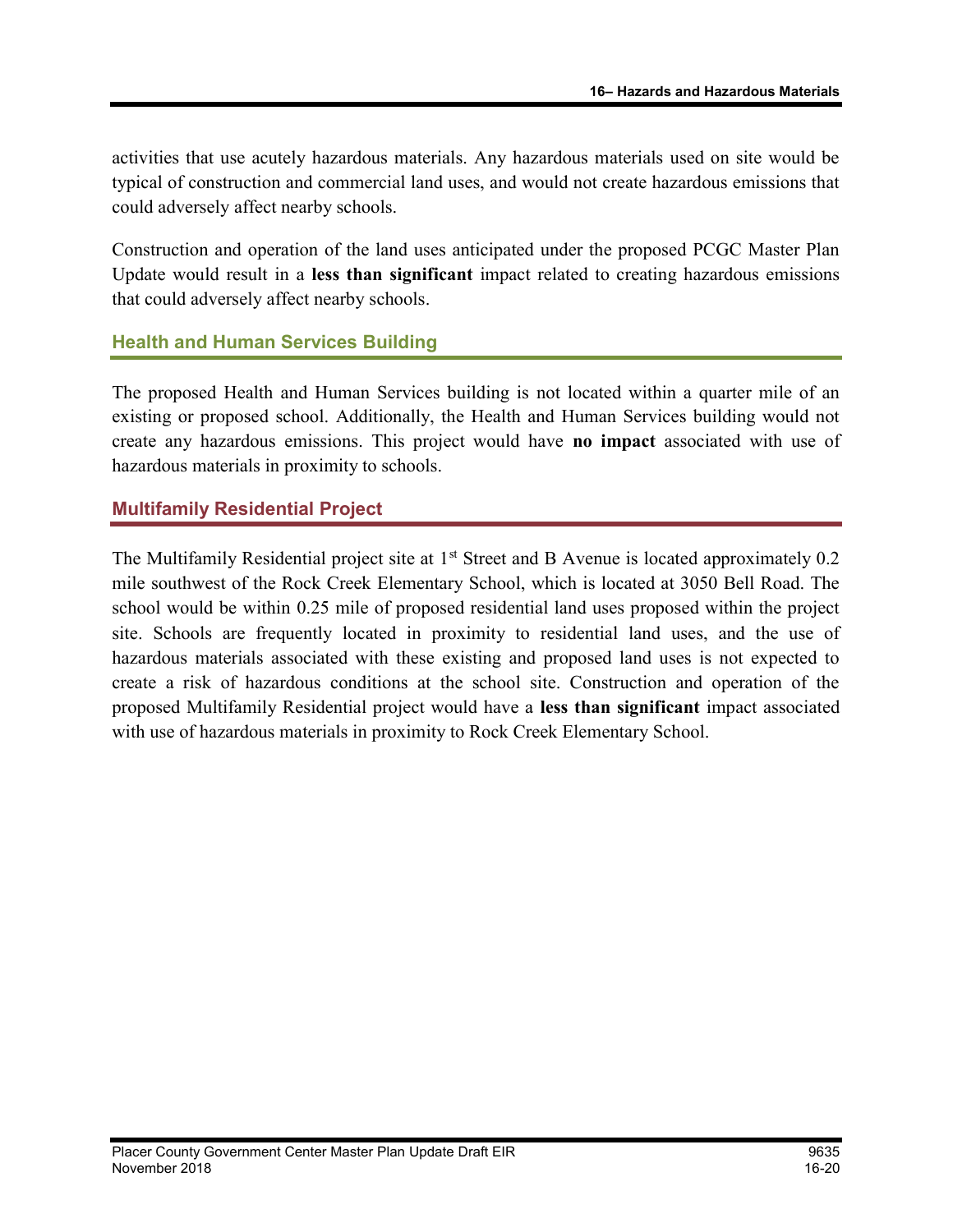| Impact 16-3                       | Would the project be located on a site which is included on a list of<br>hazardous materials sites compiled pursuant to Government Code<br>Section 65962.5 and, as result, would is create a significant hazard to the<br>public or the environment? |                                                     |                                           |
|-----------------------------------|------------------------------------------------------------------------------------------------------------------------------------------------------------------------------------------------------------------------------------------------------|-----------------------------------------------------|-------------------------------------------|
|                                   | <b>PCGC Master Plan</b><br>Update                                                                                                                                                                                                                    | <b>Health and Human</b><br><b>Services Building</b> | <b>Multifamily Residential</b><br>Project |
| <b>Level of Significance:</b>     | <b>Potentially Significant</b>                                                                                                                                                                                                                       | <b>Potentially Significant</b>                      | <b>Potentially Significant</b>            |
| <b>Mitigation Measure:</b>        | <b>Mitigation Measures 16c</b><br>and 16d                                                                                                                                                                                                            | Mitigation Measure 16e                              | Mitigation Measure 16d                    |
| Significance after<br>Mitigation: | Less than Significant                                                                                                                                                                                                                                | Less than Significant                               | Less than Significant                     |

## PCGC Master Plan Update

H&K prepared a Phase 1 ESA which outlined the evidence of recognized environmental conditions across the PCGC property. The study found a number of RECs that may contain hazardous substances or petroleum products. A search of the California Regional Water Quality Control Boards (RWQCB) Geotracker database found eight LUFT locations and one LUST location. The eight LUFT locations are former military sites at buildings 5, 8, 18, 208, 210A, 320B, 500, and 603. All LUFTs were removed with the exception of the one at 320B. However, the RWQCB considers these sites still open and will require further investigations and/or information in order to determine whether or not these cases can be closed. This may entail soil investigations and excavation to remove any contaminated soil prior to construction of any new land uses. Future construction projects on sites that include any of the existing or prior LUFT locations, Mitigation Measure 16c requires preparation of a Phase II ESA, which involves additional soil investigations and removal of contaminated soil sufficient to achieve case closed status.

The one LUST site is located at the Placer County Jail, Kitchen Annex. While the majority of the contaminated soil was removed, a portion remains due to the presence of utility near the excavation sidewall. As a result, RWQCB may require further investigation and possible excavation in order to close the site. However, the proposed PCGC Master Plan Update does not propose any redevelopment or soil disturbance in this location.

The Phase I ESA (Appendix I) found that elemental mercury has been observed in the Ophir canal, which travels adjacent to 1<sup>st</sup> Street between Bell Road and Professional Drive and travels around the eastern edge of the detention basin located east of 1<sup>st</sup> Street and south of Willow Creek Drive. Mercury is defined as a potential health hazard when ingested, inhaled, or contacted with bare skin. The canal is owned by the Nevada Irrigation District, which requires that canals be encased when development is proposed adjacent to them. To ensure that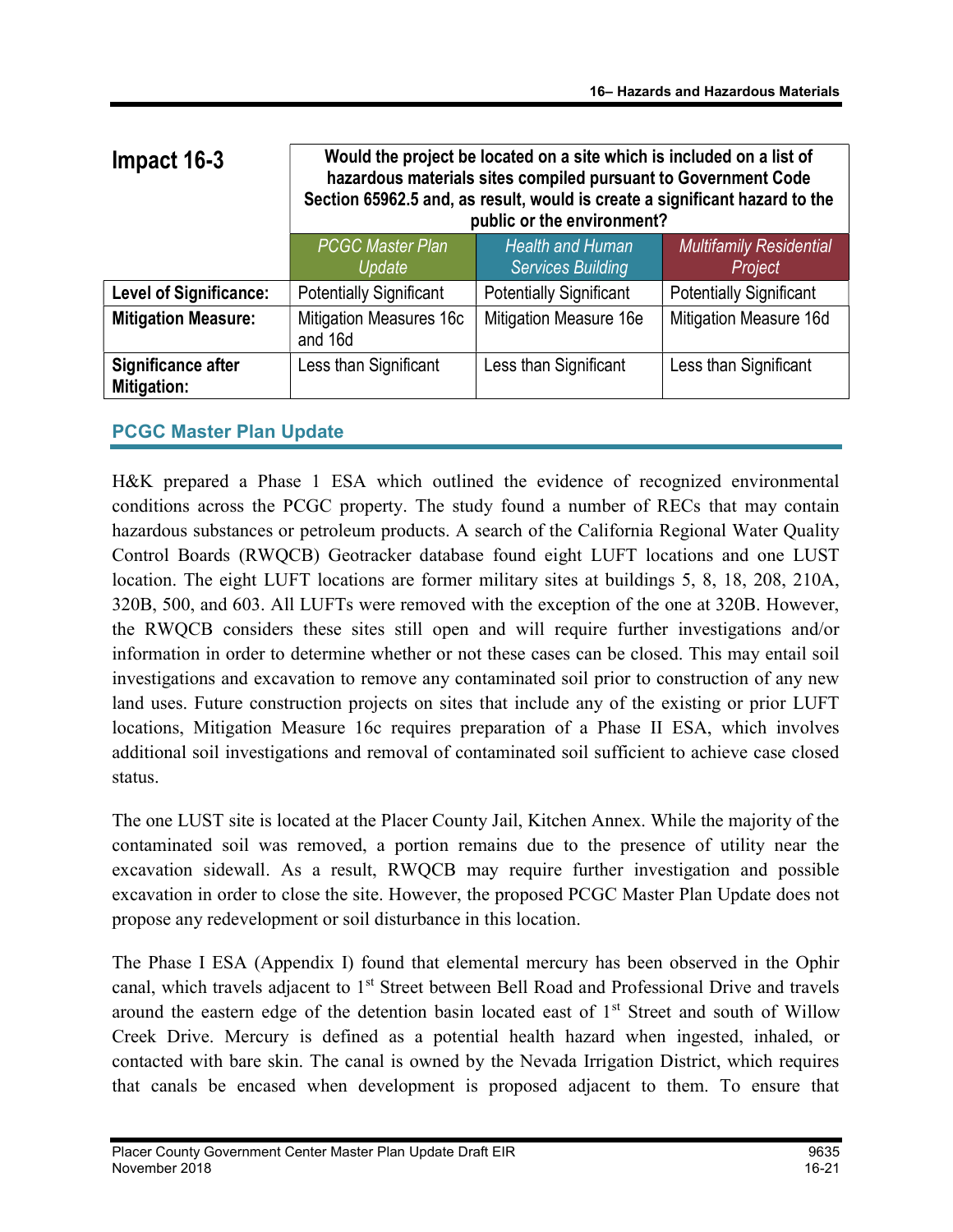encasement of the canal does not result in accidental exposure of construction workers to mercury, Mitigation Measure 16d requires soil sampling and analysis as well as remediation or stabilization measures to ensure that construction workers and the future population of areas adjacent to the canal are not exposed to mercury concentrations that exceed the applicable human health screening levels.

Placer County Public Health Laboratory staff conveyed that there is a waste dump associated with the former DeWitt Hospital located in the western portion of the PCGC property. The Placer County Public Health Laboratory documents suggest that the dump site is approximately 6,000 cubic yards and is characterized as Class 1 non-resource conservation and recovery act hazardous waste. The proposed PCGC Master Plan Update does not propose any redevelopment or soil disturbance in this location.

The PCGC campus is in an area known to contain subsurface radon. All future construction under the PCGC Master Plan Update would be built in accordance to California Health and Safety Code section 106750-106795, which contains regulations in reduce the risk of accidental radon exposure.

The ESA found that there are three transformers in the western portion of the proposed Health and Human Services building site as well as a 200 gallon fuel tank as a part of a generator. This is discussed in the following Health and Human Services building discussion. The ESA also reports that elemental mercury has been observed within the earthen canal adjacent to the residential building site. This is discussed in the following Health and Human Services building section.

With implementation of Mitigation Measures 16c and 16d as discussed above and Mitigation Measure 16e described in the following Health and Human Services building discussion as well as compliance with the California Health and Safety Code related to radon exposure, implementation of the proposed PGC Master Plan Update would not expose the public or the environment to risks associated with the existing presence of hazardous materials at the project site, and this impact would be less than significant.

## Health and Human Services Building

The proposed project would include demolition of buildings 107, 108, and 109 and construction of the Health and Human Services building. The Phase I ESA completed by H&K outlined the evidence of recognized environmental conditions (Appendix I). The ESA found that the project site has three transformers in the western portion of the proposed Health and Human Services building site; the transformers were built in the 1970s and were recently replaced. H & K reports that because the transformers appear to be intact, no soil staining was observed, and no record of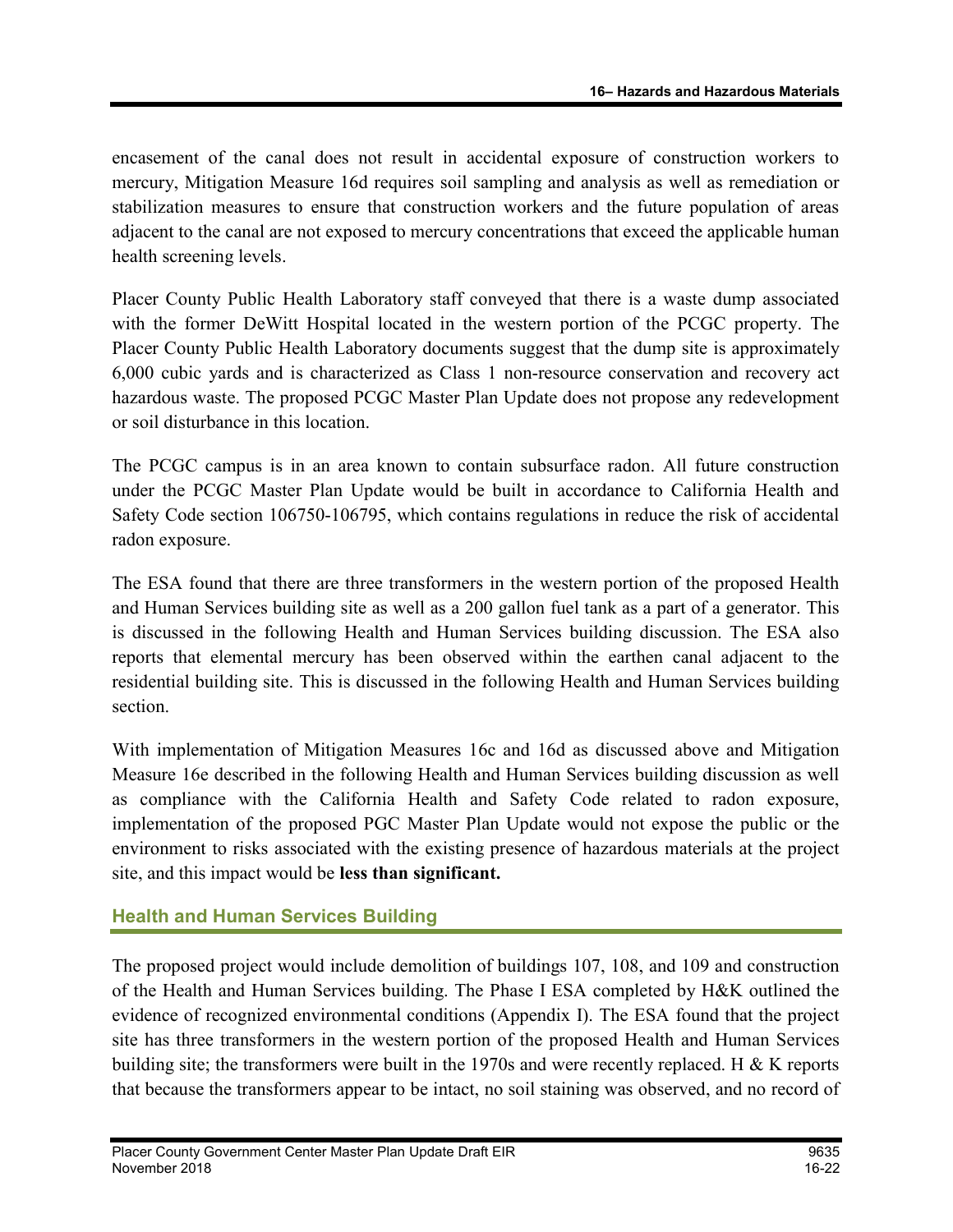release was identified, PCB contamination of soil at the transformer locations is considered unlikely. Mitigation Measure 16e requires additional inspection of the transformers and the soil surrounding them to identify any transformer leakage or soil staining, soil sampling and laboratory analysis of the area if any leakage or staining, and excavation and proper disposal of any soil that contains PCBs at concentrations over applicable human health screening levels.

The ESA also identified a 200-gallon fuel tank at the Placer County Public Health Laboratory in the eastern portion of the Health and Human Services building site. The generator is in good working condition. The County has determined, as a separate and independent action from the proposed PCGC Master Plan Update, to close the Public Health Laboratory. This includes removal of the generator and fuel tank.

As discussed above, the project area is known to contain radon in subsurface concentrations. The proposed project would be built in accordance to California Health and Safety Code 106750- 106795, which contains standards that reduce the risk of accidental radon exposure.

With implementation of Mitigation Measure 16e, construction and operation of the proposed Health and Human Services building would not expose the public or the environment to risks associated with the existing presence of hazardous materials at the project site, and this impact would be less than significant.

## Multifamily Residential Project

The Phase I ESA (Appendix I) found that the only REC that affects this site, located at 1<sup>st</sup> Street and B Avenue, is the presence of elemental mercury in the earthen canal adjacent to this project site. Mercury is defined as a potential health hazard when ingested, inhaled, or contacted with bare skin. The canal is owned by the Nevada Irrigation District, which requires that canals be encased when development is proposed adjacent to them. As discussed previously, Mitigation Measure 16d requires soil sampling and analysis as well as remediation or stabilization measures to ensure that construction workers and the future population of the Multifamily Residential project are not exposed to mercury concentrations that exceed the applicable human health screening levels.

As stated previously, the project would be built in accordance to California Health and Safety Code sections 106750-106795, which would reduce the risk of accidental exposure of residents of the Multifamily Residential project to radon.

With implementation of Mitigation Measure 16d, construction and operation of the proposed Multifamily Residential project would have a less than significant impact with regards to exposure of the public or the environment to risks associated with the existing presence of hazardous materials at the project site.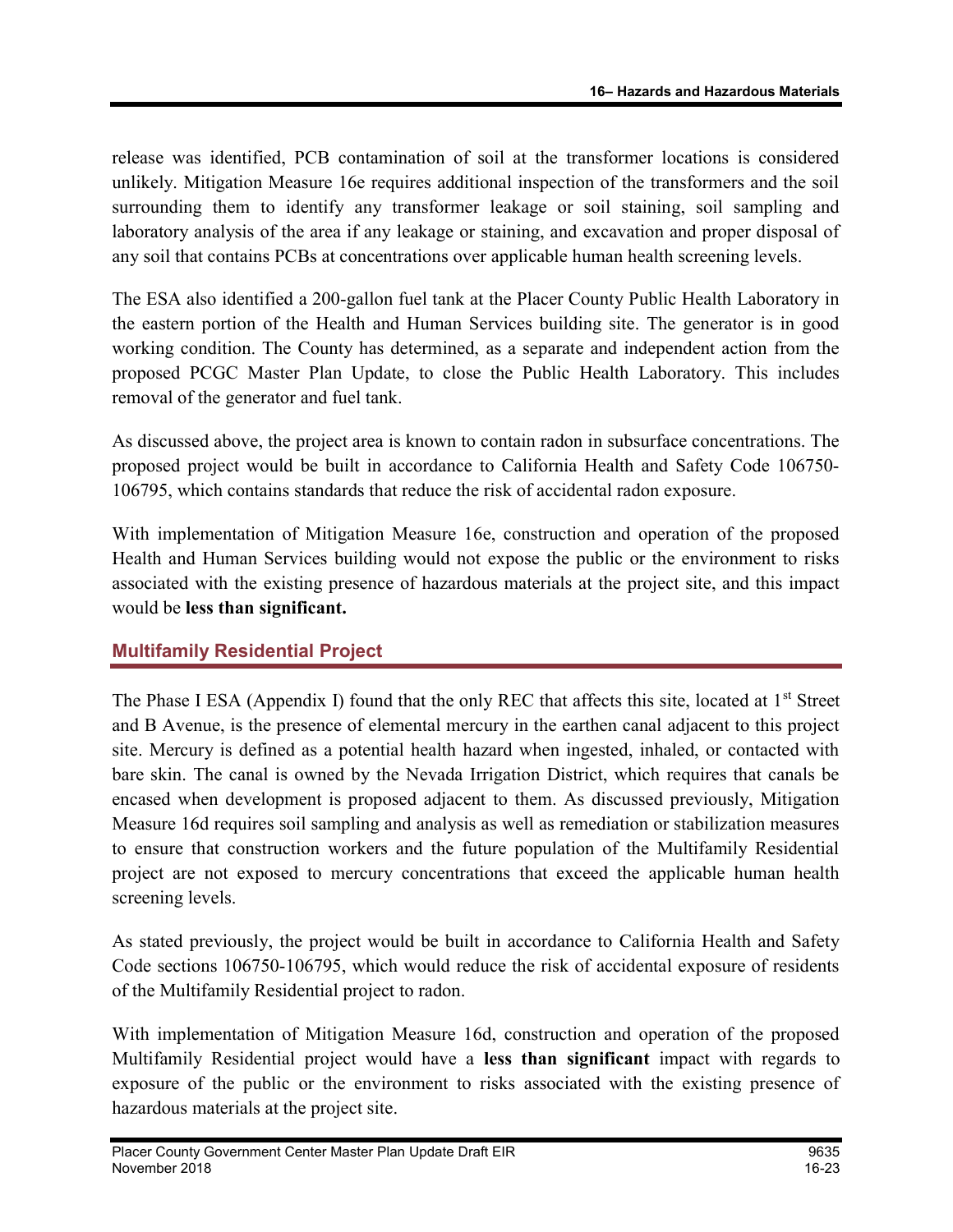| Impact 16-4                       | Would the project be in conflict with an airport influence zone or create<br>hazards due to the proximity of any airport or airstrip? |                                                     |                                           |
|-----------------------------------|---------------------------------------------------------------------------------------------------------------------------------------|-----------------------------------------------------|-------------------------------------------|
|                                   | <b>PCGC Master Plan</b><br>Update                                                                                                     | <b>Health and Human</b><br><b>Services Building</b> | <b>Multifamily Residential</b><br>Project |
| <b>Level of Significance:</b>     | No Impact                                                                                                                             | No Impact                                           | No Impact                                 |
| <b>Mitigation Measure:</b>        | None Required                                                                                                                         | None Required                                       | None Required                             |
| Significance after<br>Mitigation: | No Impact                                                                                                                             | No Impact                                           | No Impact                                 |

## PCGC Master Plan Update

There are no private airstrips within two miles of the project site. The PCGC campus is within the Auburn Airport Influence Zone. Auburn Municipal Airport is located 1.2 miles northeast. As shown in Figure 16-1, the southwestern corner of the PCGC property is not located within an Airport Influence Zone, the northeastern corner is located within Zone C2 and the majority of the property is within Zone D (Mead & Hunt 2014). The City of Auburn is currently in the process of updating their Airport Master Plan; this may or may not include the expansion of the airport and runways and may or may not change the Airport Influence Zone. As of October 2018, the City of Auburn had not released a proposed layout or proposed Master Plan update.

Zone C2 encompasses areas frequently overflown by aircraft approaching and departing the Auburn Airport, but less frequently or at higher altitudes than the areas within Compatibility Zone C1. The proposed PCGC Master Plan Update anticipates construction of multifamily housing in three-story buildings within Zone C2. According to the Placer County Airport Land Use Compatibility Plan (Placer County Airport Land Use Commission 2014), multifamily residential housing (including townhomes, apartments, and condominiums) are permitted in this zone. There is a maximum average population intensity of 200 people per acre. With an average household population of 2.68 people and a maximum residential density of 30 dwelling units per acre, the population density in the multifamily housing proposed in Zone C2 would be wellbelow the allowable population intensity. Additionally, this zone allows a maximum of three habitable floors and maximum structure heights of 150 feet.

Zone D includes areas sometimes overflown by aircraft arriving and departing the Airport. In this zone, hazards to flight are the only compatibility concern. Natural land areas, large outdoor facilities, outdoor group recreation, local parks, camping, cemeteries, single family residential, multifamily residential, short- and long-term lodging, congregate care, schools and daycare, assembly facilities, indoor recreation, medical institutions, penal institutions, public safety facilities, retail, office, industrial, food facilities, storage, transportation facilities, public utilities, and buildings with three or more habitable floors and up to 150 feet tall are permitted within this zone. Further, there is no maximum population intensity limit in this zone (Placer County Airport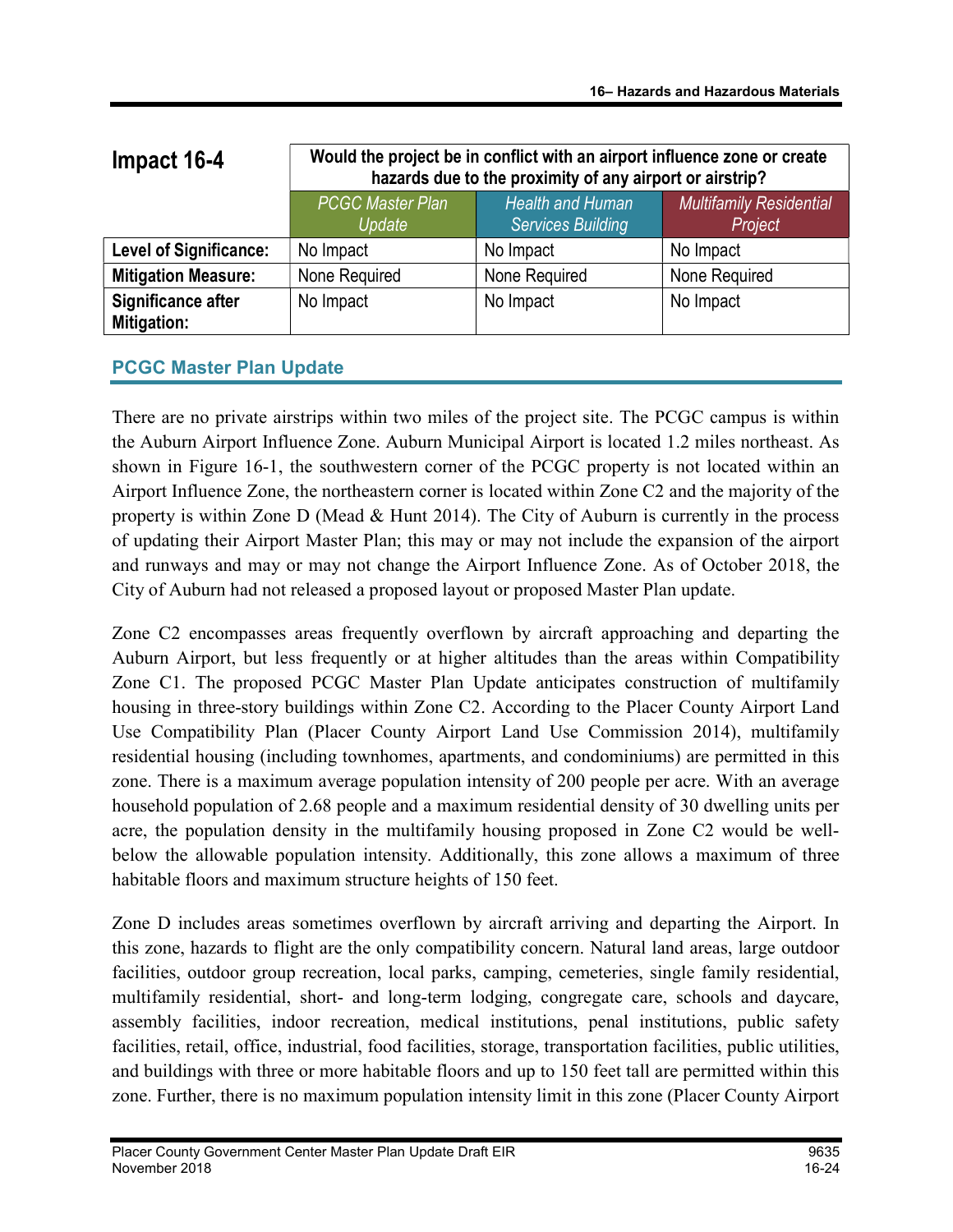Land Use Commission 2014). All land uses included in the proposed PCGC Master Plan Update would be compliant with the permitted land uses and standards for Zone D.

The land uses within the PCGC Master Plan Update would be consistent with the allowable uses, building heights, and population intensities for both Zone C2 and Zone D. Thus the proposed project would have no impact related to conflicts with the airport influence zones.

## Health and Human Services Project

The Health and Human Services building is proposed as a three-story structure located within Airport Influence Zone D. As discussed above, this zone permits office uses and allows a maximum building height of 150 feet. Therefore, the Health and Human Services building would have no impact related to conflicts with an Airport Influence Zone.

## Multifamily Residential Project

The Multifamily Residential project would construct a multifamily housing community in twostory and three-story buildings. The proposed project would be located within Airport Influence Zone C2. As discussed above, multifamily residential land uses with a maximum of three stories, and structures less than 150 feet in height are permitted in this zone. Therefore, the proposed project would have no impact related to conflicts with an Airport Influence Zone.

| Impact 16-5                       | Would the project impair implementation of or interfere with an adopted<br>emergency response or evacuation plan? |                                                     |                                           |
|-----------------------------------|-------------------------------------------------------------------------------------------------------------------|-----------------------------------------------------|-------------------------------------------|
|                                   | <b>PCGC Master Plan</b><br>Update                                                                                 | <b>Health and Human</b><br><b>Services Building</b> | <b>Multifamily Residential</b><br>Project |
| <b>Level of Significance:</b>     | No Impact                                                                                                         | No Impact                                           | No Impact                                 |
| <b>Mitigation Measure:</b>        | None required                                                                                                     | None required                                       | None required                             |
| Significance after<br>Mitigation: | No Impact                                                                                                         | No Impact                                           | No Impact                                 |

## PCGC Master Plan Update

As demonstrated in Chapter 10, Transportation, build-out of the proposed PCGC Master Plan Update would not result in a significant change to existing circulation patterns and the transportation network. The project does not include modifications to any offsite roadways and does not include any land uses that would introduce or increase on-street use and transport of heavy equipment; thus the project would not create barriers to emergency response and evacuation.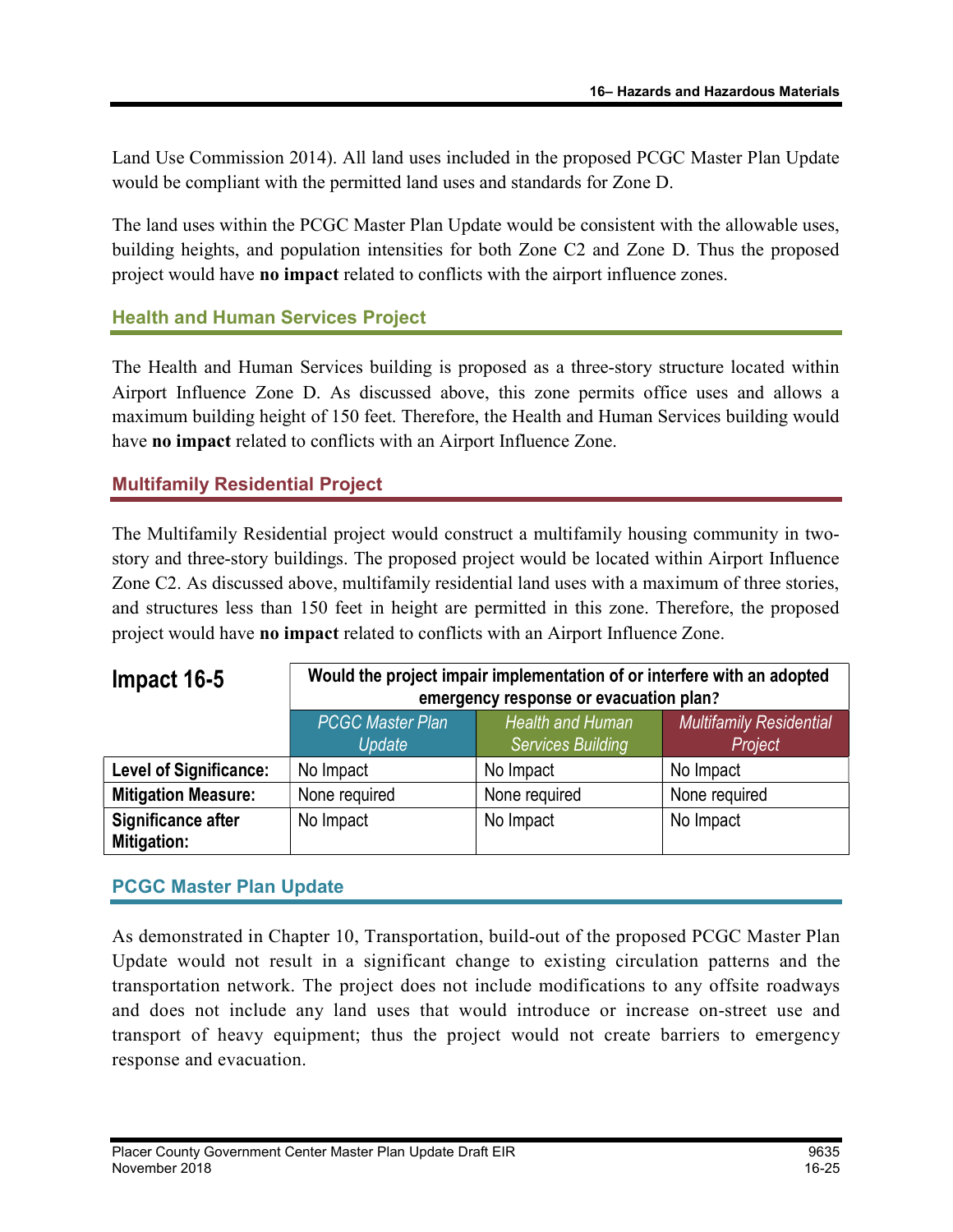In addition, the project would improve vehicular access to and through the PCGC property. Adequate roadway access to all portions of the project site is provided via Richardson Drive and  $1<sup>st</sup>$  Street as well as internal roadways including  $2<sup>nd</sup>$  Street,  $3<sup>rd</sup>$  Street, A Avenue, B Avenue, C Avenue, D Avenue, E Avenue, and F Avenue. No additional emergency access is needed. Therefore, the proposed project would have no impact associated with interference with an adopted emergency response or evacuation plan.

## Health and Human Services Project

The Health and Human Services building would be located at the intersection of B Avenue and County Center Drive. Adequate roadway access to the site would be provided and fire equipment access would be required to meet PCFPD standards. Consistent with the County's standard process for reviewing project plans prior to issuance of building permits, the building plans for the Health and Human Services building would be reviewed by PCFPD and the County's Development Review Committee to ensure these standards are met. Thus, the Health and Human Services building would have no impact associated with interference with an adopted emergency response or evacuation plan.

## Multifamily Residential Project

The Multifamily Residential project would be located between the intersections of 1<sup>st</sup> Street at Bell Road and 1<sup>st</sup> Street at Professional Drive. Adequate roadway access to the site would be provided and fire equipment access would be required to meet PCFPD standards. Consistent with the County's standard process for reviewing project plans prior to issuance of building permits, the building plans for the Multifamily Residential project would be reviewed by PCFPD and the County's Development Review Committee to ensure these standards are met. Thus the Multifamily Residential project would have no impact associated with interference with an adopted emergency response or evacuation plan.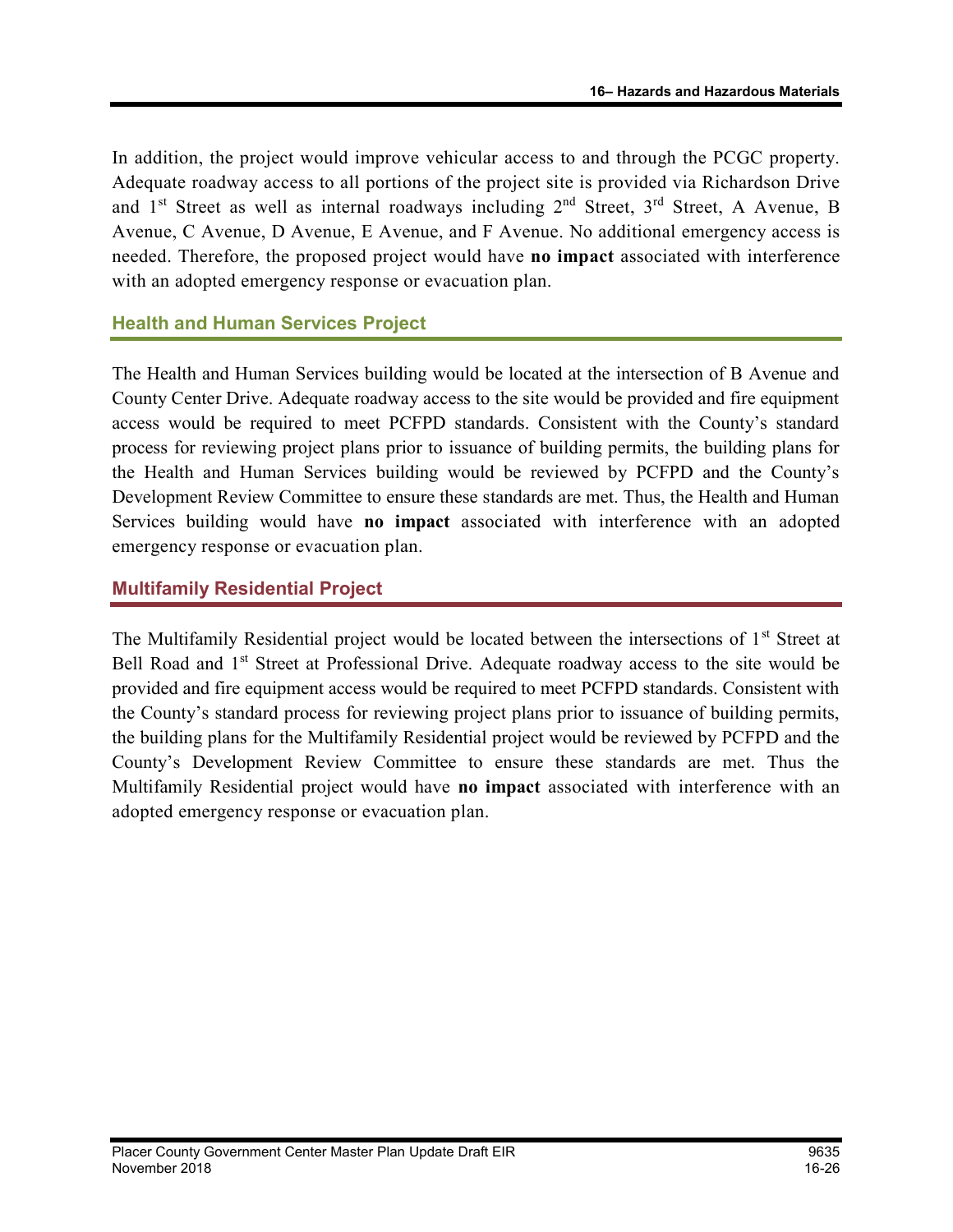| Impact 16-6                       | Would the project expose people or structures to a significant risk<br>associated with wildland fires? |                                              |                                           |
|-----------------------------------|--------------------------------------------------------------------------------------------------------|----------------------------------------------|-------------------------------------------|
|                                   | <b>PCGC Master Plan</b><br>Update                                                                      | Health and Human<br><b>Services Building</b> | <b>Multifamily Residential</b><br>Project |
| <b>Level of Significance:</b>     | Less than Significant                                                                                  | No Impact                                    | No Impact                                 |
| <b>Mitigation Measure:</b>        | None required                                                                                          | None required                                | None required                             |
| Significance after<br>Mitigation: | Less than Significant                                                                                  | No Impact                                    | No Impact                                 |

## PCGC Master Plan Update

The proposed PCGC Master Plan Update would provide for redevelopment of the PCGC campus, with most development occurring on previously disturbed land that is adjacent to other urban and suburban land uses. The western portion of the project site supports an oak woodland habitat, which is the nearest wildland area. The project anticipates development of multifamily residential uses in the southwest corner of the project site, adjacent to the open space area that would be preserved under the proposed project. A fire in this area could threaten the proposed residential development as well as existing buildings in this area including the Juvenile Hall and Animal Services building. The County maintains defensible space within 30 feet of the Juvenile Hall and Animal Services building, and these structures include fire retardant roofing and siding materials and interior building sprinklers. These requirements would also be applied to the multifamily residential development in the southwest corner of the site. The nearest fire station is located in the southeast corner of the PCGC campus, which ensures that a rapid response to any wildfires that ignite in the open space area is possible. Therefore, implementation of the PCGC Master Plan Update would not expose people or structures to substantial risks associated with wildland fires and this impact would be less than significant.

## Health and Human Services Project

The Health and Human Services building would be located at the intersection of B Avenue and County Center Drive. There are no wildland areas adjacent to this site. Thus, the Health and Human Services building would have no impact associated with exposing people or structures to substantial risks associated with wildland fires.

## Multifamily Residential Project

The Multifamily Residential project would be located between the intersections of 1<sup>st</sup> Street at Bell Road and 1<sup>st</sup> Street at Professional Drive. There is a small area of oak woodland habitat within this project site. Most of the oak woodland vegetation would be removed as part of construction of the Multifamily Residential project and there would be no wildland areas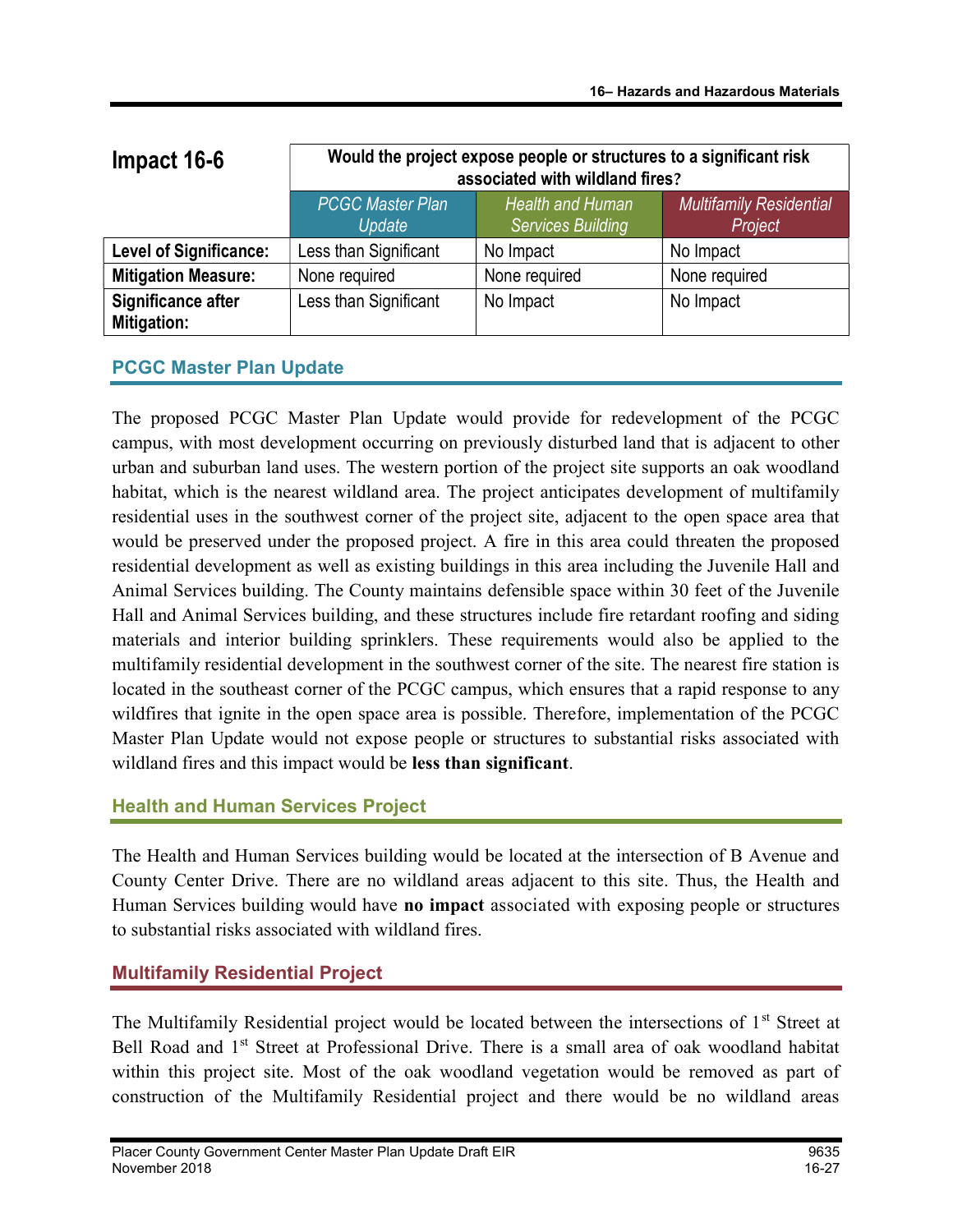adjacent to this site following development. Thus, the Multifamily Residential project would have no impact associated with exposing people or structures to substantial risks associated with wildland fires.

| Impact 16-7                       | Would the project contribute to cumulative increases in exposure to<br>hazards and hazardous materials? |                                                     |                                           |
|-----------------------------------|---------------------------------------------------------------------------------------------------------|-----------------------------------------------------|-------------------------------------------|
|                                   | <b>PCGC Master Plan</b><br>Update                                                                       | <b>Health and Human</b><br><b>Services Building</b> | <b>Multifamily Residential</b><br>Project |
| <b>Level of Significance:</b>     | No impact                                                                                               | No impact                                           | No impact                                 |
| <b>Mitigation Measure:</b>        | None required                                                                                           | None required                                       | None required                             |
| Significance after<br>Mitigation: | No impact                                                                                               | No impact                                           | No impact                                 |

## PCGC Master Plan Update

The geographic scope for consideration of cumulative impacts related to hazards and hazardous materials is the North Auburn area. The projects included in this analysis are those identified in Table 5-2 in Chapter 5, Land Use.

Potential hazardous materials impacts related to site-specific conditions is generally not regional in nature and would not combine with impacts from other projects in the North Auburn to create a cumulative impact. Thus, there would be no cumulative impact to which the project could contribute. Compliance with all applicable federal, state, and local regulations related to hazards and hazardous materials on a project-by-project basis would be required for all projects within the North Auburn area and would ensure that site-specific impacts are appropriately addressed and cannot combine with site-specific impacts from other project sites.

For any projects in the North Auburn area that would entail development of a previously developed site, the potential exists for release of hazardous substances during demolition and construction at those sites. For individuals not involved in construction activities, the greatest potential source of exposure to contaminants would be airborne emissions, primarily through dust either from soil remediation activities or from soil-disturbing activities during construction where previously unidentified contamination may exist. (Other potential pathways, such as direct contact with contaminated soils or groundwater, would not pose as great a risk to the public because such exposure scenarios are site specific and would typically be confined to the construction zones.)

#### Use, Storage, and Transport of Hazardous Materials During Construction

During the construction process, hazardous materials spills or accidents would typically be sitespecific and would not combine with other uses to create a cumulative effect. Associated health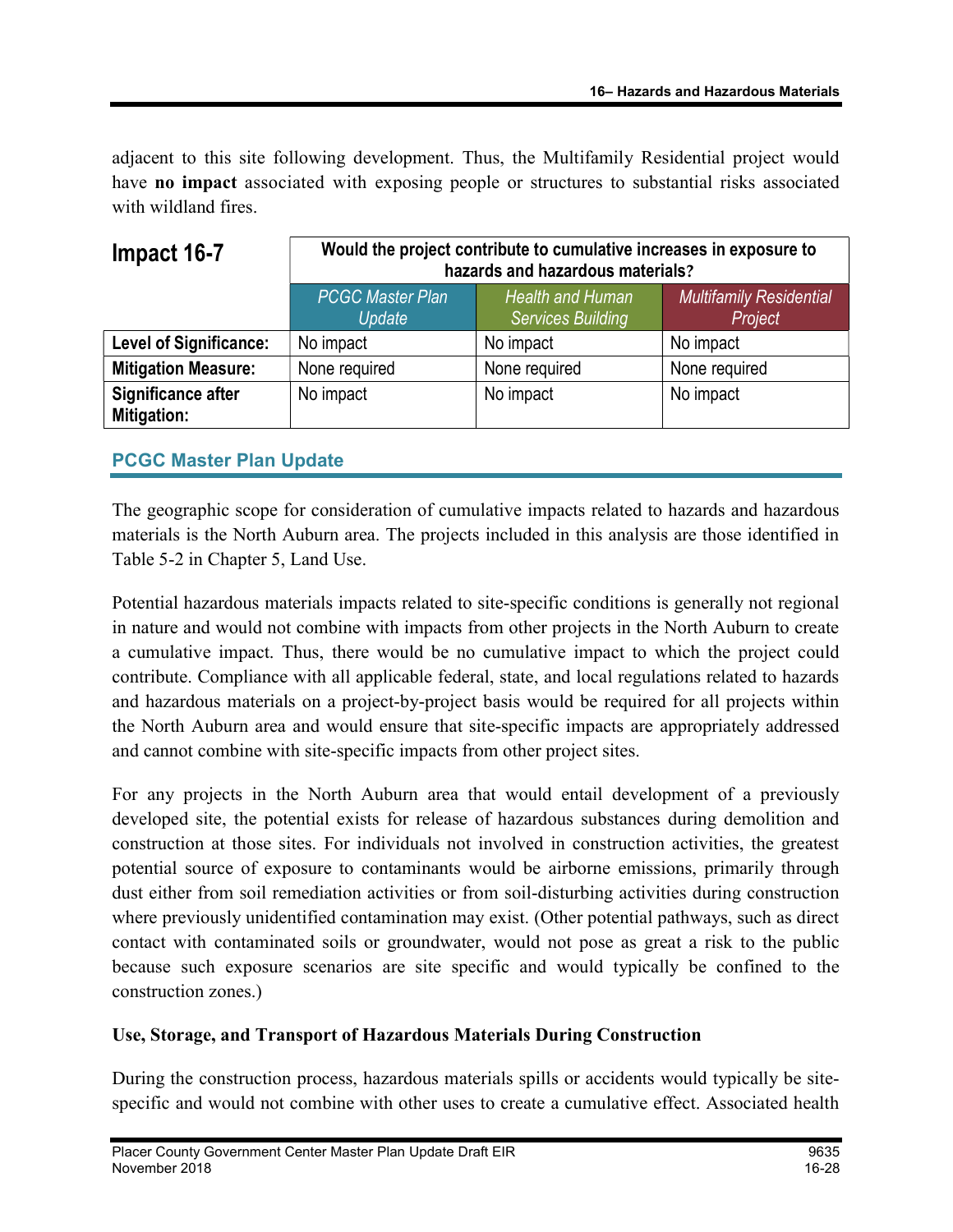and safety risks generally would be limited to those individuals using the materials or to persons in the immediate vicinity of the materials.

Construction of the proposed project could result in an incremental increase in risk from contaminant-related air emissions when considered in combination with other development projects in the North Auburn area. However, implementation of site-specific risk management controls and compliance with applicable laws and regulations pertaining to hazardous materials management at each project site is expected to provide sufficient control of hazardous materials to ensure that the potential release of hazardous materials is low and that any such release is appropriately remediated. Moreover, due to atmospheric dispersion, chemical concentrations decrease as the distance from the source increases. Thus, it is unlikely that an individual would be exposed to maximum contaminant-related air emissions from more than one construction site at the same time. In other words, an individual who is directly outside the construction zone of one source would be unlikely to be exposed to maximum levels from another source. Also, construction similar in scale to the proposed project is unlikely to occur adjacent to the project site given the developed nature of most surrounding properties. This would ensure that impacts associated exposure to hazardous materials during construction in the cumulative scenario are less than significant; the proposed PCGC Master Plan Update would have no impact associated with contributing to a significant cumulative impact.

#### Use, Storage, and Transport of Hazardous Materials During Operation

The implementation of the Master Plan would not introduce any new industrial land uses to the project site. During project operation, the use, storage, and transport of hazardous materials would be limited to materials such as paints, solvents, cleaning supplies, pool chemicals, pesticides, herbicides, and gas products. The Master Plan, in conjunction with other existing, planned, and probable future projects within the Community Plan boundaries, would result in an increase in the amount of hazardous materials used and stored within the Community Plan boundaries and transported through the Community Plan boundaries. New projects would involve similar requirements for use, storage, and transport of hazardous materials as the individual projects described in the Master Plan. The quantities of hazardous materials that would be present during occupancy of these residential, office, county, and commercial land uses are expected to be minimal and would consist of household and maintenance products. Implementation of applicable hazardous materials management laws and regulations adopted at the federal, state, and local level would ensure cumulative impacts related to hazardous materials use remain less than significant; the proposed PCGC Master Plan Update would have no impact associated with contributing to a significant cumulative impact.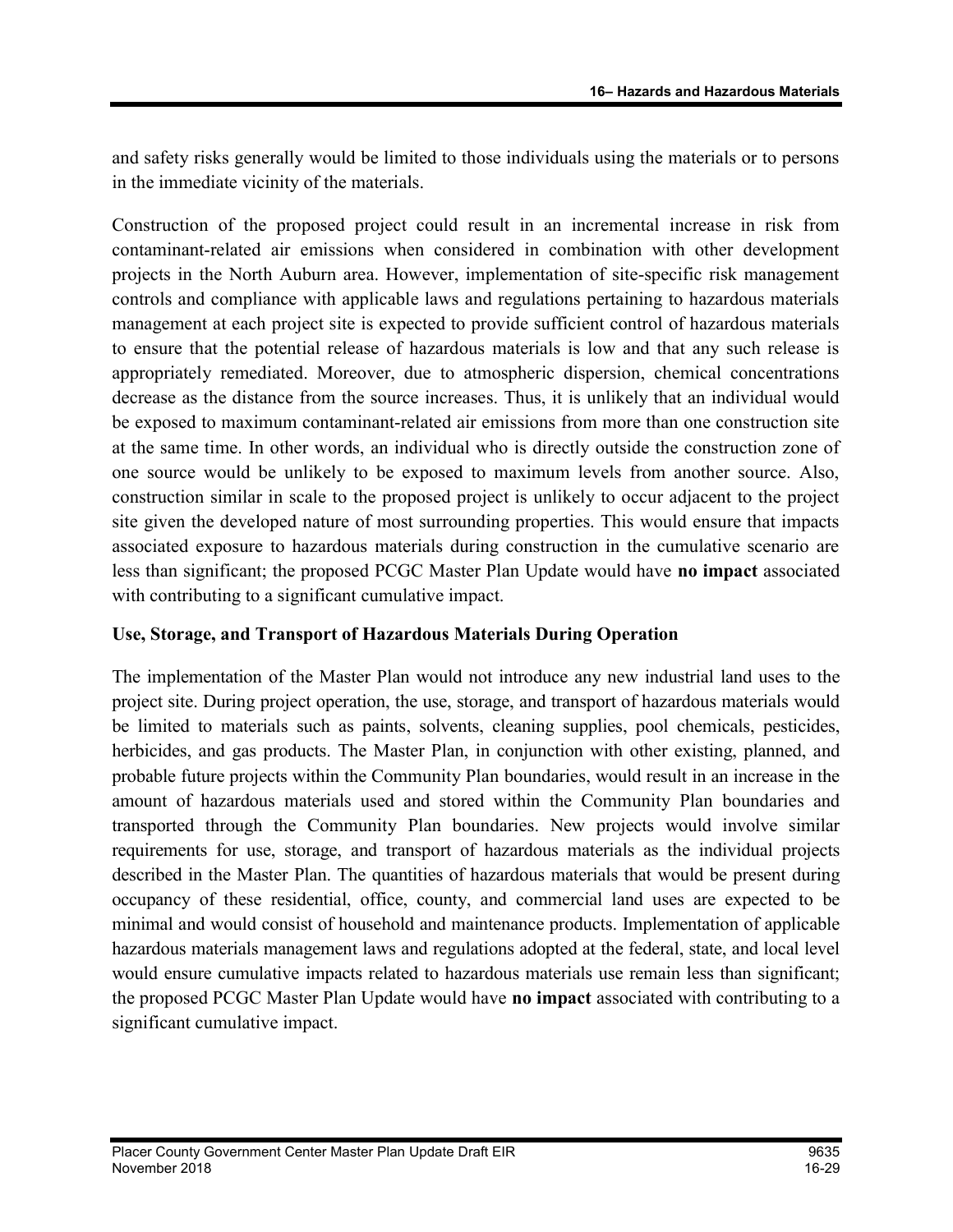## 16.4 MITIGATION MEASURES

- **Mitigation Measure 16a** Placer County and any future applicant for permits to demolish or renovate buildings within the PCGC campus shall prepare an Asbestos and Lead Abatement Program in accordance with the U.S. EPA's National Emission Standard for Hazardous Air Pollutants (Asbestos NESHAP) (Title 40 Code of Federal Regulations, Subpart M  $\S$  61.145). The Asbestos and Lead Abatement Program shall include the following requirements:
	- a. Prior to beginning renovation or demolition, a thorough asbestos inspection must be conducted by a California Division of Occupational Safety and Health (CAL OSHA) Certified Asbestos Consultant or a Site Surveillance Technician.
	- b. Owners or operators must submit written notification to the California Air Resources Board and the U.S. Environmental Protection Agency at least 10 working days prior to beginning renovation or demolition activity.
		- 1. For demolition projects: Written notification is required for all demolition projects, even if no asbestos is identified in the inspection. State law prohibits local agencies from issuing demolition permits unless the applicant has demonstrated exemption or compliance with the notification requirements of the Asbestos NESHAP (CA Health and Safety Code § 19827.5).
		- 2. For renovation projects: Written notification is required if the amount of asbestos containing material that will be disturbed during the renovation exceeds 260 linear feet of material or pipe, 160 square feet of material or other facility components, or 35 cubic feet of "off facility components" where the length or area could not be measured prior to disturbance.
	- c. Any regulated asbestos--containing material must be removed by a CAL OSHA licensed and registered asbestos abatement contractor and disposed of at a landfill approved to receive asbestos-containing waste material.
- **Mitigation Measure 16b** For each individual construction project undertaken as part of implementation of the PCGC Master Plan Update, the construction manager shall prepare a Site Mitigation Work Plan that includes the following requirements and best management practices (BMPs) to be implemented during all site preparation and construction activities: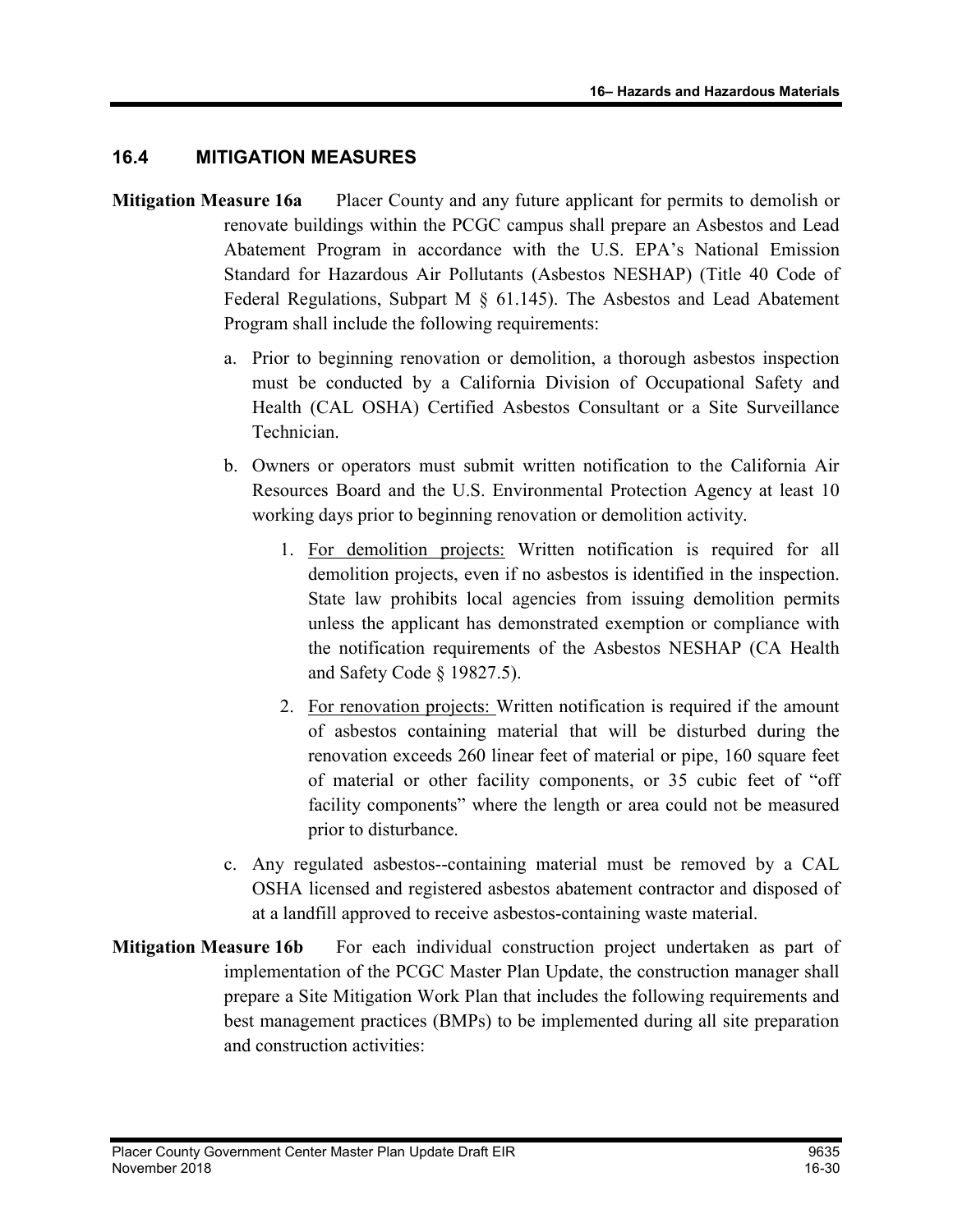- A. Store construction raw materials (e.g., dry materials such as plaster and cement, pesticides and herbicides, paints, petroleum products, treated lumber) in designated areas that are located away from storm drain inlets, drainageways, and canals and are surrounded by earthen berms.
- B. Train the construction employees working on the site in proper materials handling practices to ensure that, to the maximum extent practicable, those materials that are spread throughout the site are covered with impervious tarps or stored inside buildings.
- C. Instruct all construction crew members to immediately notify a construction foreperson of any spills of hazardous materials, and the foreperson must take steps to contain the spilled materials.
- D. Whenever possible, wash out concrete trucks off site in designated areas. When the trucks are washed on site, contain the wash water in a temporary pit adjacent to the construction activity where waste concrete can harden for later removal. Avoid washing fresh concrete from the trucks, unless the runoff is drained to a berm or level area, away from site waterways and storm drain inlets.
- E. Collect non-hazardous waste construction materials (e.g., wood, paper, plastic, cleared trees and shrubs, building rubble, scrap metal, rubber, glass) and deposit in covered dumpsters at a designated waste storage area on the site. Store recyclable construction materials separately for recycling. Transport all solid waste and recyclable material to the Western Regional Sanitary Landfill and Materials Recovery Facility.
- F. Store hazardous materials in portable metal sheds with secondary containment. The quantities of these materials stored on site shall reflect the quantities needed for site construction. Apply all fertilizers, herbicides, and pesticides following the methods and amounts recommended by the manufacturer. Do not mix hazardous waste with other waste produced on site. Contract with a Certified Waste Collection contractor to collect hazardous wastes for disposal at an approved hazardous waste facility.
- G. Dispose of waste oil and other equipment maintenance waste in compliance with federal, state, and local laws, regulations, and ordinances.
- H. Any releases of hazardous materials must be immediately reported to the Placer County Environmental Compliance Division of Placer County's Environmental Management Department and remediated in accordance with Placer County's requirements. This may include excavating and disposing of contaminated soil. Typically, construction projects require on-site storage of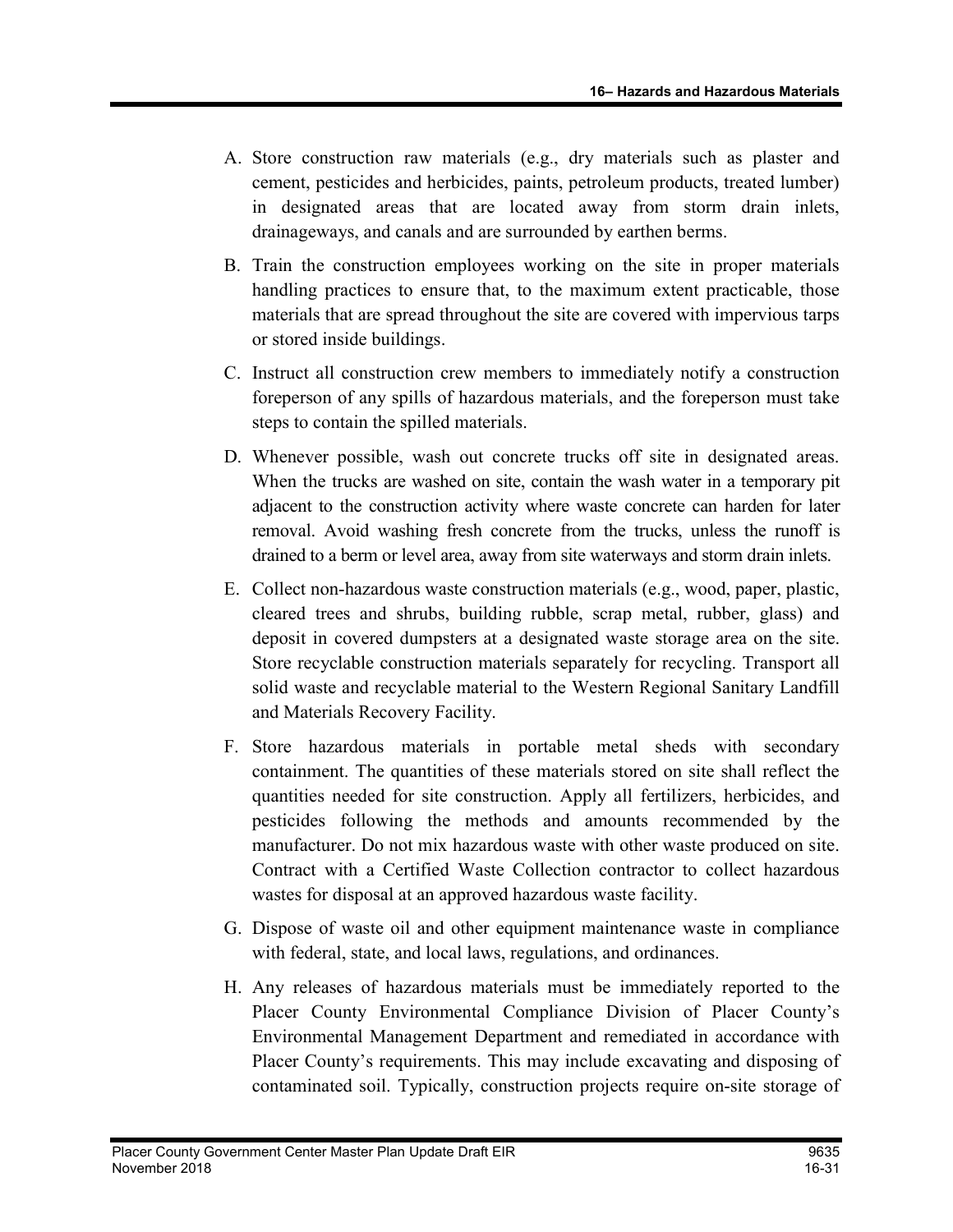relatively small amounts of hazardous materials, which would also limit the potential impacts from a release of these materials.

- Mitigation Measure 16c Each applicant for a demolition permit, grading permit, and/or building permit that includes an existing or prior LUFT shall retain a qualified professional to prepare a Phase II Environmental Site Assessment to evaluate the subsurface soil conditions at the project site. This shall include collection and analysis of soil and soil vapor. Where contaminated soil is observed, the project applicant shall implement the soil remediation actions recommended in the Phase II Environmental Site Assessment. These actions are expected to include excavation and proper disposal of any soil that contains contaminants at concentrations over the human health screening levels applicable to the proposed land use for the site.
- **Mitigation Measure 16d** Prior to issuance of a grading permit or approval of Improvement Plans for construction of the Multifamily Residential project or any of the mixed use projects adjacent to the segment of the Ophir canal south of Willow Creek Drive, Placer County or the private applicant for development shall retain a qualified professional to conduct sampling of shallow soil and/or sediment within the canal and to complete laboratory analysis of the sampled materials to determine whether mercury is present in the soil and/or sediment at levels that would present a potential health hazard and to undertake remediation or stabilization measures to ensure that construction workers and the future onsite population is not exposed to mercury at levels that exceed the applicable human health screening levels.
- Mitigation Measure 16e Prior to issuance of a permit for demolition of buildings 107, 108, and/or 109, Placer County shall retain a qualified professional to inspect the three transformers within the project site and the soil surrounding them to identify any transformer leakage or soil staining. Where leakage or soil staining is observed, additional soil sampling and laboratory analysis shall be completed to identify the concentrations of PCBs. Any soil that contains PCBs at concentrations over applicable human health screening levels shall be excavated, removed from the PCGC campus, and disposed of in accordance with applicable regulations.

## 16.5 REFERENCES CITED

County of Placer. 2003. DeWitt Government Center Facility Plan EIR. Prepared for Placer County Department of Facility Services. Prepared by North Fork Associates. December 2003.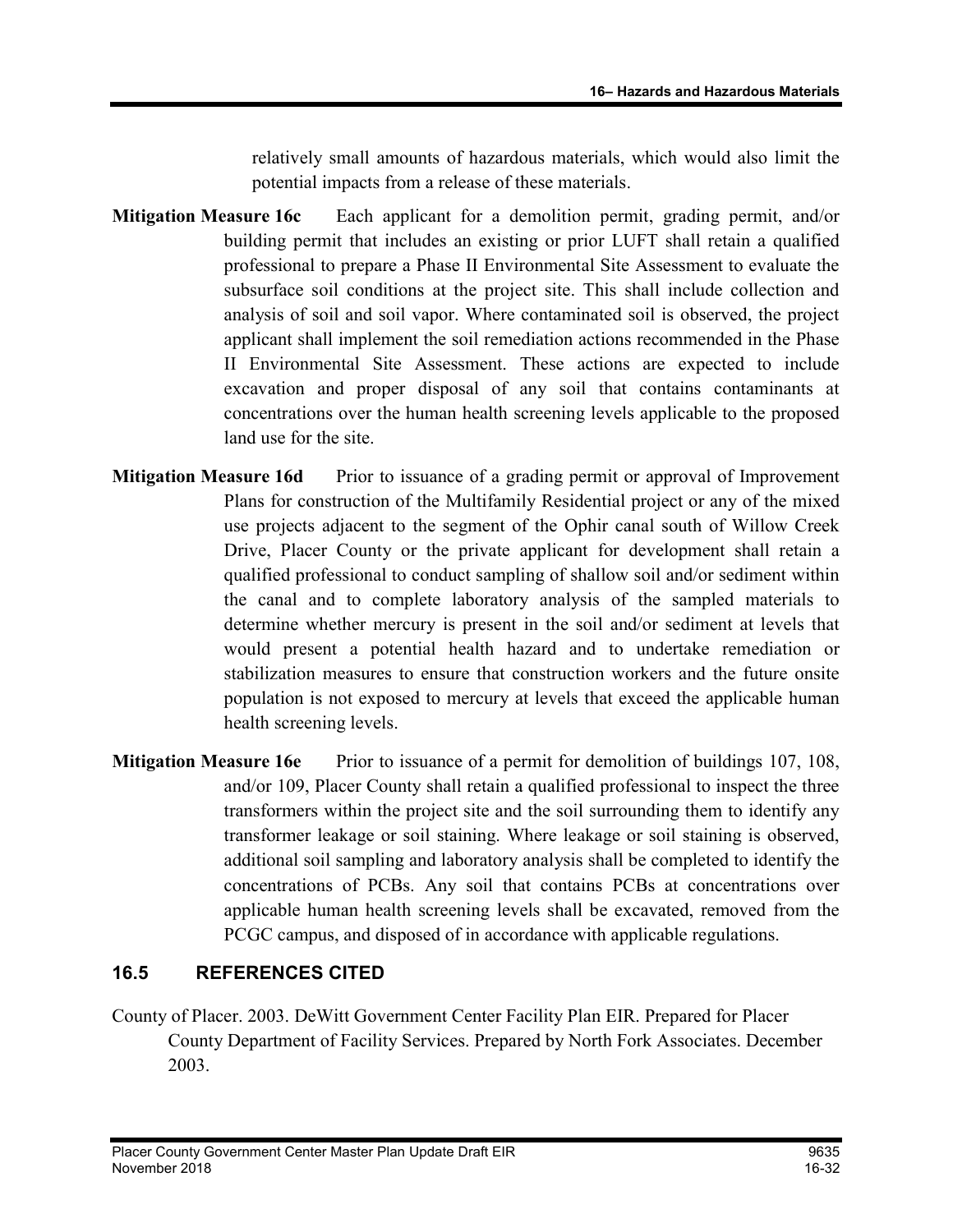- County of Placer. 2018. Placer County Government Center Master Plan, Draft Strategic Vision. Prepared by Williams + Paddon. November 16, 2018. http://www.placer.ca.gov/pcgc.
- NFA (North Fork Associates)/URS. 2002. Dewitt Center Existing Conditions Report. Prepared for Placer County Department of Facility Services. September 2002.
- Placer County Airport Land Use Commission. 2014. Placer County Airport Land Use Compatibility Plan, Chapter 4 Auburn Municipal Airport Compatibility Policies and Maps. Prepared by Mead & Hunt. February 26, 2014.